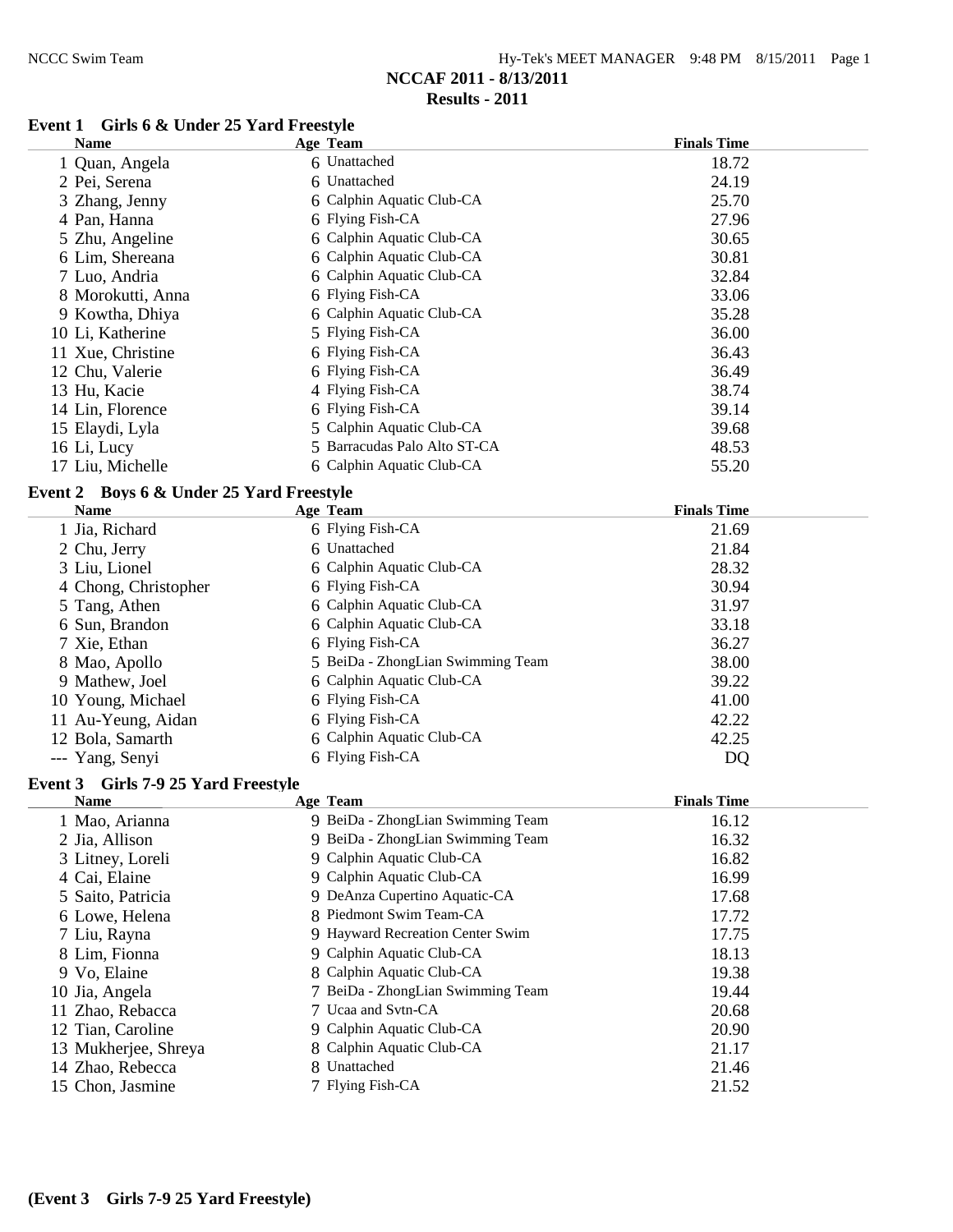| <b>Name</b>           | Age Team                     | <b>Finals Time</b> |
|-----------------------|------------------------------|--------------------|
| 16 Leong, Courtney    | 9 Calphin Aquatic Club-CA    | 22.28              |
| 17 Zang, Christine    | 9 Barracudas Palo Alto ST-CA | 22.44              |
| 18 Ma, Yoyo           | 9 Barracudas Palo Alto ST-CA | 22.93              |
| 19 Soohoo, Grace      | 9 Piedmont Swim Team-CA      | 23.21              |
| 20 Ng, Ashlyn         | 7 Calphin Aquatic Club-CA    | 26.48              |
| 21 Pederson, Flurence | 7 Calphin Aquatic Club-CA    | 30.09              |
| 22 Yu, Christina      | 9 Calphin Aquatic Club-CA    | 31.17              |

#### **Event 4 Boys 7-9 25 Yard Freestyle**

| <b>Name</b>                           | Age Team                       | <b>Finals Time</b> |
|---------------------------------------|--------------------------------|--------------------|
| 1 Yang, Jerry                         | 9 Flying Fish-CA               | 15.13              |
| 2 He, James                           | 8 Calphin Aquatic Club-CA      | 15.92              |
| 3 Feng, Dylan                         | 9 Calphin Aquatic Club-CA      | 17.03              |
| 4 Chen, Hanlin                        | 7 Calphin Aquatic Club-CA      | 19.75              |
| 5 Jia, Charlie                        | 9 Flying Fish-CA               | 19.78              |
| 6 Yan, Felix                          | 7 Flying Fish-CA               | 20.70              |
| 7 Leong, Andrew                       | 7 Calphin Aquatic Club-CA      | 21.79              |
| 8 Yeh, Max                            | 8 Flying Fish-CA               | 22.12              |
| 9 Ma, Eric                            | 9 Calphin Aquatic Club-CA      | 23.37              |
| 10 Lam, Angus                         | 9 Calphin Aquatic Club-CA      | 23.62              |
| 11 Au-Yenug, Nathan                   | 8 Flying Fish-CA               | 23.75              |
| 12 Xue, David                         | 9 Flying Fish-CA               | 24.06              |
| 13 Kamel, Nazeem                      | 7 Calphin Aquatic Club-CA      | 24.72              |
| 14 Inocencio, Ethan                   | 8 Calphin Aquatic Club-CA      | 25.03              |
| 15 Freeman, Aiden                     | 8 Calphin Aquatic Club-CA      | 26.71              |
| 16 Dai, Davin                         | 7 Calphin Aquatic Club-CA      | 26.77              |
| 17 Morokutti, Ryan                    | 8 Flying Fish-CA               | 27.19              |
| 18 Kao, Jonathan                      | 9 Calphin Aquatic Club-CA      | 28.43              |
| 19 Tong-Seely, Trenton                | 7 Calphin Aquatic Club-CA      | 29.00              |
| 20 Singh, Jaiveer                     | 9 Calphin Aquatic Club-CA      | 30.03              |
| 21 Huang, Dylan                       | 7 Calphin Aquatic Club-CA      | 31.65              |
| 22 Dodeja, Arya                       | 7 Calphin Aquatic Club-CA      | 32.96              |
| Event 5 Girls 10-12 25 Yard Freestyle |                                |                    |
| <b>Name</b>                           | Age Team                       | <b>Finals Time</b> |
| 1 Ma, Jenny                           | 12 Calphin Aquatic Club-CA     | 13.66              |
| 2 He, Jessica                         | 11 Calphin Aquatic Club-CA     | 13.90              |
| 3 Chin, Natalie                       | 11 Calphin Aquatic Club-CA     | 14.81              |
| 4 Li, Cicilyn                         | 11 Ucaa and Svtn-CA            | 16.16              |
| 5 Zheng, Kelly                        | 10 DeAnza Cupertino Aquatic-CA | 16.72              |
| 6 Li, Nicole                          | 12 Flying Fish-CA              | 17.73              |
| 7 Mei, Melody                         | 11 Flying Fish-CA              | 17.78              |
| 8 Satyanarayana, Shruthi              | 11 Calphin Aquatic Club-CA     | 18.69              |
| 9 Kassimidis, Electra                 | 11 Calphin Aquatic Club-CA     | 19.13              |
| 10 Bhutkar, Aishwarya                 | 10 Calphin Aquatic Club-CA     | 19.40              |
| 11 Lu, Sarah                          | 11 Calphin Aquatic Club-CA     | 19.64              |
| 12 Wong, Trinity                      | 10 Calphin Aquatic Club-CA     | 20.31              |
| 13 Skariah, Kezia                     | 10 Calphin Aquatic Club-CA     | 39.72              |
| Event 6 Boys 10-12 25 Yard Freestyle  |                                |                    |
|                                       |                                | $\mathbf{r}$       |

| <b>Name</b> | Age Team                       | <b>Finals Time</b> |
|-------------|--------------------------------|--------------------|
| Ren, Leon   | 12 DeAnza Cupertino Aquatic-CA | 14.91              |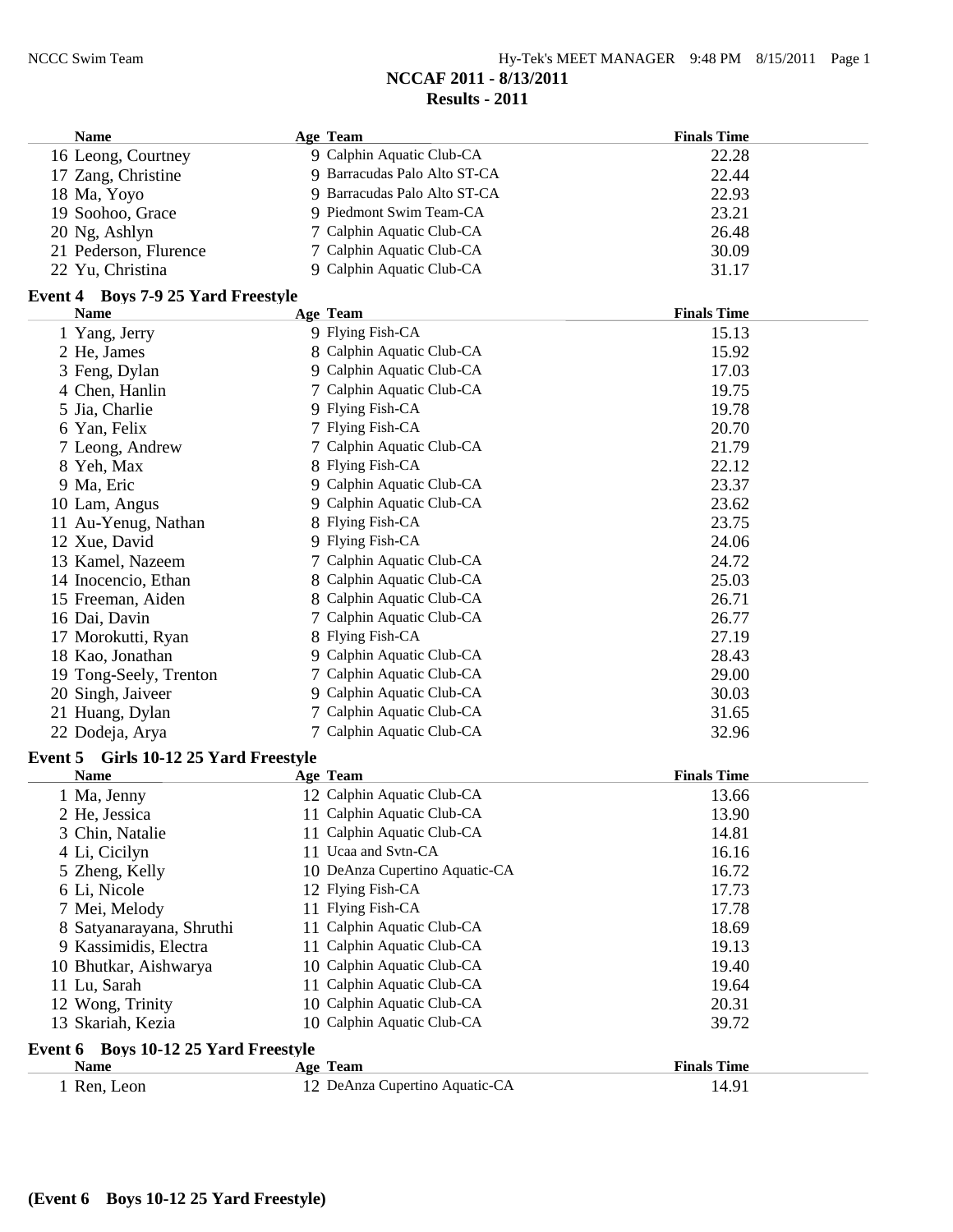| <b>Name</b>                                   | Age Team                           | <b>Finals Time</b> |
|-----------------------------------------------|------------------------------------|--------------------|
| 2 Fung, Justing                               | 10 Calphin Aquatic Club-CA         | 16.13              |
| 3 Yin, Andrew                                 | 12 Flying Fish-CA                  | 16.68              |
| 4 Chen, Hansen                                | 12 Calphin Aquatic Club-CA         | 17.07              |
| 5 Shanthakumar, Viviq                         | 10 Calphin Aquatic Club-CA         | 17.53              |
| 6 Lam, Andrew                                 | 10 Calphin Aquatic Club-CA         | 18.66              |
| 7 Kamel, Fares                                | 10 Calphin Aquatic Club-CA         | 19.22              |
| 8 Zhou, Daniel                                | 11 Calphin Aquatic Club-CA         | 20.27              |
| 9 Dodeja, Viplav                              | 10 Calphin Aquatic Club-CA         | 22.99              |
| 10 Wang, Zili                                 | 10 Calphin Aquatic Club-CA         | 27.25              |
| Event 7 Girls 13-15 50 Yard Freestyle         |                                    |                    |
| <b>Name</b>                                   | <b>Age Team</b>                    | <b>Finals Time</b> |
| 1 Zhang, Isabel                               | 14 Unattached                      | 29.37              |
| 2 Gao, Carol                                  | 13 Ucaa and Svtn-CA                | 29.81              |
| 3 Chow, Grace                                 | 15 Unattached                      | 31.87              |
| 4 Devakumar, Anjali                           | 14 Calphin Aquatic Club-CA         | 51.22              |
|                                               |                                    |                    |
| Event 8 Boys 13-15 50 Yard Freestyle          |                                    |                    |
| <b>Name</b>                                   | Age Team                           | <b>Finals Time</b> |
| 1 Teague, Mites                               | 15 Flying Fish-CA                  | 23.80              |
| 2 Chen, Jason                                 | 13 Flying Fish-CA                  | 23.94              |
| 3 Jia, Perry                                  | 15 Flying Fish-CA                  | 25.81              |
| 4 Fung, Trevor                                | 14 Calphin Aquatic Club-CA         | 26.22              |
| 5 Ng, Brian                                   | 13 BeiDa - ZhongLian Swimming Team | 29.09              |
| 6 Yin, Max                                    | 14 Flying Fish-CA                  | 33.35              |
| 7 Kao, James                                  | 13 Calphin Aquatic Club-CA         | 33.66              |
| 8 Shek, Jeremy                                | 13 Calphin Aquatic Club-CA         | 37.73              |
| Event 11 Girls 6 & Under 25 Yard Breaststroke |                                    |                    |
| <b>Name</b>                                   | <b>Age Team</b>                    | <b>Finals Time</b> |
| 1 Quan, Angela                                | 6 Unattached                       | 27.00              |
| 2 Pei, Serena                                 | 6 Unattached                       | 28.59              |
| 3 Pan, Hanna                                  | 6 Flying Fish-CA                   | 36.22              |
| 4 Zhang, Jenny                                | 6 Calphin Aquatic Club-CA          | 38.91              |
| 5 Chu, Valerie                                | 6 Flying Fish-CA                   | 39.22              |
| 6 Liu, Michelle                               | 6 Calphin Aquatic Club-CA          | 40.91              |
| 7 Xue, Christine                              | 6 Flying Fish-CA                   | 41.22              |
| 8 Li, Katherine                               | 5 Flying Fish-CA                   | 45.07              |
| Event 12 Boys 6 & Under 25 Yard Breaststroke  |                                    |                    |
| <b>Name</b>                                   | Age Team                           | <b>Finals Time</b> |
| 1 Chu, Jerry                                  | 6 Unattached                       | 30.56              |
| 2 Sun, Brandon                                | 6 Calphin Aquatic Club-CA          | 31.22              |
| 3 Xie, Ethan                                  | 6 Flying Fish-CA                   | 36.61              |
| 4 Liu, Lionel                                 | 6 Calphin Aquatic Club-CA          | 37.82              |
| 5 Tang, Athen                                 | 6 Calphin Aquatic Club-CA          | 39.09              |
| 6 Mathew, Joel                                | 6 Calphin Aquatic Club-CA          | 42.66              |
| 7 Young, Michael                              | 6 Flying Fish-CA                   | 48.46              |
|                                               |                                    |                    |
| Event 13 Girls 7-9 25 Yard Breaststroke       |                                    |                    |
| <b>Name</b>                                   | Age Team                           | <b>Finals Time</b> |
| 1 Jia, Allison                                | 9 BeiDa - ZhongLian Swimming Team  | 22.69              |
| 2 Saito, Patricia                             | 9 DeAnza Cupertino Aquatic-CA      | 22.92              |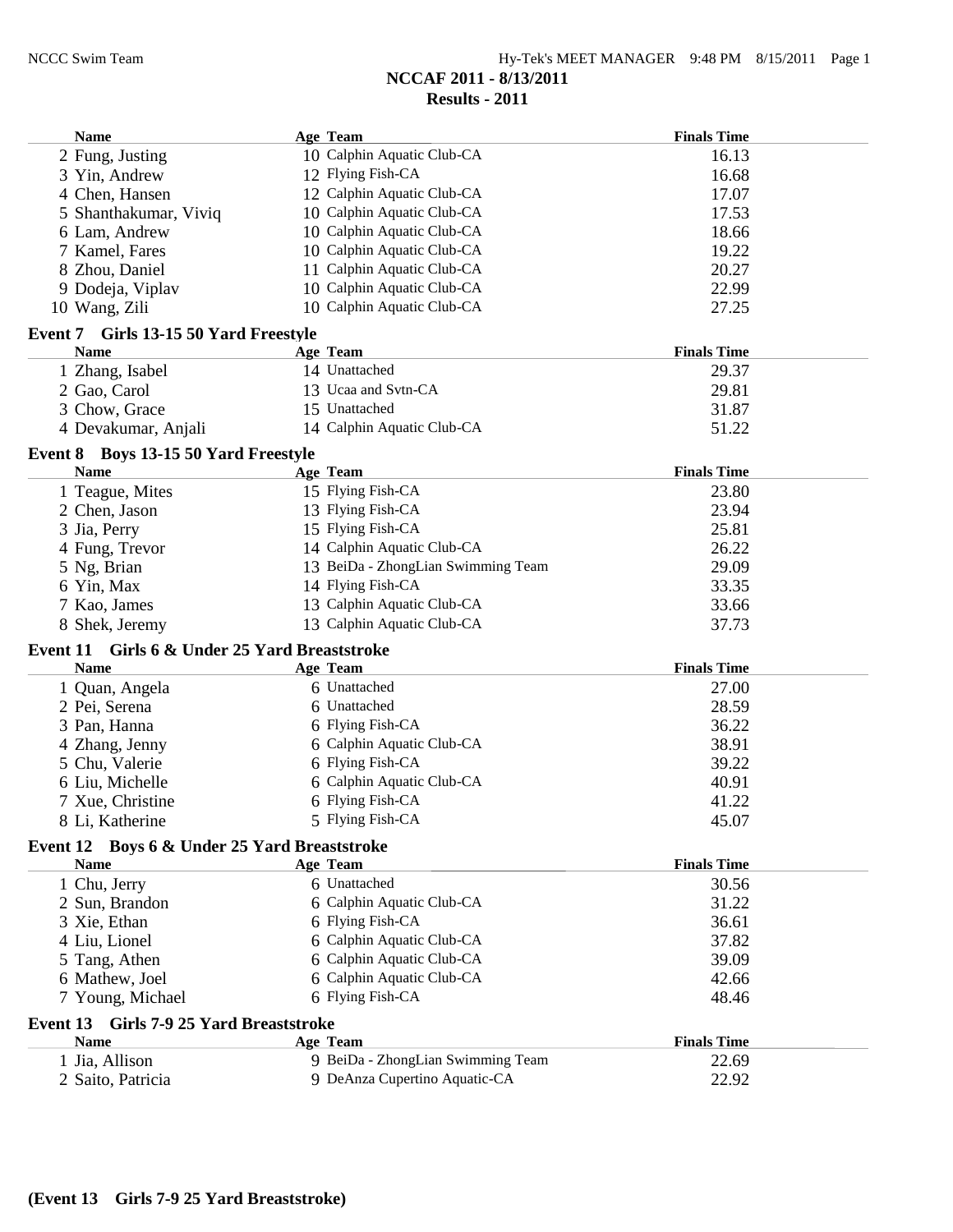| Hy-Tek's MEET MANAGER 9:48 PM 8/15/2011 Page 1 |  |  |  |
|------------------------------------------------|--|--|--|
|------------------------------------------------|--|--|--|

| <b>Name</b>                                         | Age Team                          | <b>Finals Time</b> |
|-----------------------------------------------------|-----------------------------------|--------------------|
| 3 Litney, Loreli                                    | 9 Calphin Aquatic Club-CA         | 23.78              |
| 4 Mao, Arianna                                      | 9 BeiDa - ZhongLian Swimming Team | 24.07              |
| 5 Chon, Jasmine                                     | 7 Flying Fish-CA                  | 26.67              |
| 6 Vo, Elaine                                        | 8 Calphin Aquatic Club-CA         | 26.83              |
| 7 Zhao, Rebacca                                     | 7 Ucaa and Svtn-CA                | 26.84              |
| 8 Mukherjee, Shreya                                 | 8 Calphin Aquatic Club-CA         | 27.31              |
| 9 Sun, Stephanie                                    | 9 Calphin Aquatic Club-CA         | 27.37              |
| 10 Chen, Kelly                                      | 9 Calphin Aquatic Club-CA         | 27.44              |
| 11 Lowe, Helena                                     | 8 Piedmont Swim Team-CA           | 27.89              |
| 12 Fang, Mandy M                                    | 7 Calphin Aquatic Club-CA         | 27.97              |
| 13 Fong, Michelle                                   | 8 Calphin Aquatic Club-CA         | 28.06              |
| 14 Leong, Courtney                                  | 9 Calphin Aquatic Club-CA         | 28.22              |
| 15 Zhao, Michelle                                   | 9 Calphin Aquatic Club-CA         | 28.32              |
| 16 Gao, Cynthia                                     | 7 Ucaa and Svtn-CA                | 30.33              |
| 17 Jia, Angela                                      | 7 BeiDa - ZhongLian Swimming Team | 31.99              |
| 18 Soohoo, Grace                                    | 9 Piedmont Swim Team-CA           | 32.91              |
| 19 Yu, Christina                                    | 9 Calphin Aquatic Club-CA         | 37.13              |
| 20 Teodosio, Mary                                   | 7 Calphin Aquatic Club-CA         | 39.35              |
| Event 14 Boys 7-9 25 Yard Breaststroke              |                                   |                    |
| <b>Name</b>                                         | Age Team                          | <b>Finals Time</b> |
| 1 He, James                                         | 8 Calphin Aquatic Club-CA         | 21.28              |
| 2 Feng, Dylan                                       | 9 Calphin Aquatic Club-CA         | 22.34              |
| 3 Tse, Beau                                         | 8 Calphin Aquatic Club-CA         | 24.69              |
| 4 Jia, Charlie                                      | 9 Flying Fish-CA                  | 25.39              |
| 5 Tong-Seely, Trenton                               | 7 Calphin Aquatic Club-CA         | 26.96              |
| 6 Leong, Andrew                                     | 7 Calphin Aquatic Club-CA         | 28.54              |
| 7 Dong, Channing                                    | 7 Calphin Aquatic Club-CA         | 29.59              |
| 8 Lam, Angus                                        | 9 Calphin Aquatic Club-CA         | 30.26              |
| 9 Xue, David                                        | 9 Flying Fish-CA                  | 30.31              |
| 10 Nguyen, Edward                                   | 7 Calphin Aquatic Club-CA         | 30.56              |
| 11 Cheng, Leo                                       | 9 Flying Fish-CA                  | 32.00              |
| 12 Inocencio, Ethan                                 | 8 Calphin Aquatic Club-CA         | 32.69              |
| 13 Dai, Davin                                       | 7 Calphin Aquatic Club-CA         | 35.28              |
|                                                     |                                   |                    |
| Event 15<br><b>Girls 10-12 25 Yard Breaststroke</b> |                                   |                    |
| <b>Name</b>                                         | Age Team                          | <b>Finals Time</b> |
| 1 Ma, Jenny                                         | 12 Calphin Aquatic Club-CA        | 16.87              |
| 2 He, Jessica                                       | 11 Calphin Aquatic Club-CA        | 17.80              |
| 3 Chin, Natalie                                     | 11 Calphin Aquatic Club-CA        | 19.16              |
| 4 Tong-Seely, Jasmine S                             | 10 Calphin Aquatic Club-CA        | 22.45              |
| 5 Fung, Kerry K                                     | 10 Hayward Recreation Center Swim | 23.65              |
| 6 Mei, Melody                                       | 11 Flying Fish-CA                 | 25.50              |
| 7 Bhutkar, Aishwarya                                | 10 Calphin Aquatic Club-CA        | 26.21              |
| 8 Wong, Alice                                       | 10 Calphin Aquatic Club-CA        | 26.56              |
| 9 Wong, Trinity                                     | 10 Calphin Aquatic Club-CA        | 29.75              |
| 10 Cheng, Julia                                     | 11 Flying Fish-CA                 | 30.44              |
| Event 16 Boys 10-12 25 Yard Breaststroke            |                                   |                    |
| <b>Name</b>                                         | Age Team                          | <b>Finals Time</b> |
| 1 Ren, Leon                                         | 12 DeAnza Cupertino Aquatic-CA    | 18.50              |
| 2 Tse, Leo                                          | 11 Calphin Aquatic Club-CA        | 19.15              |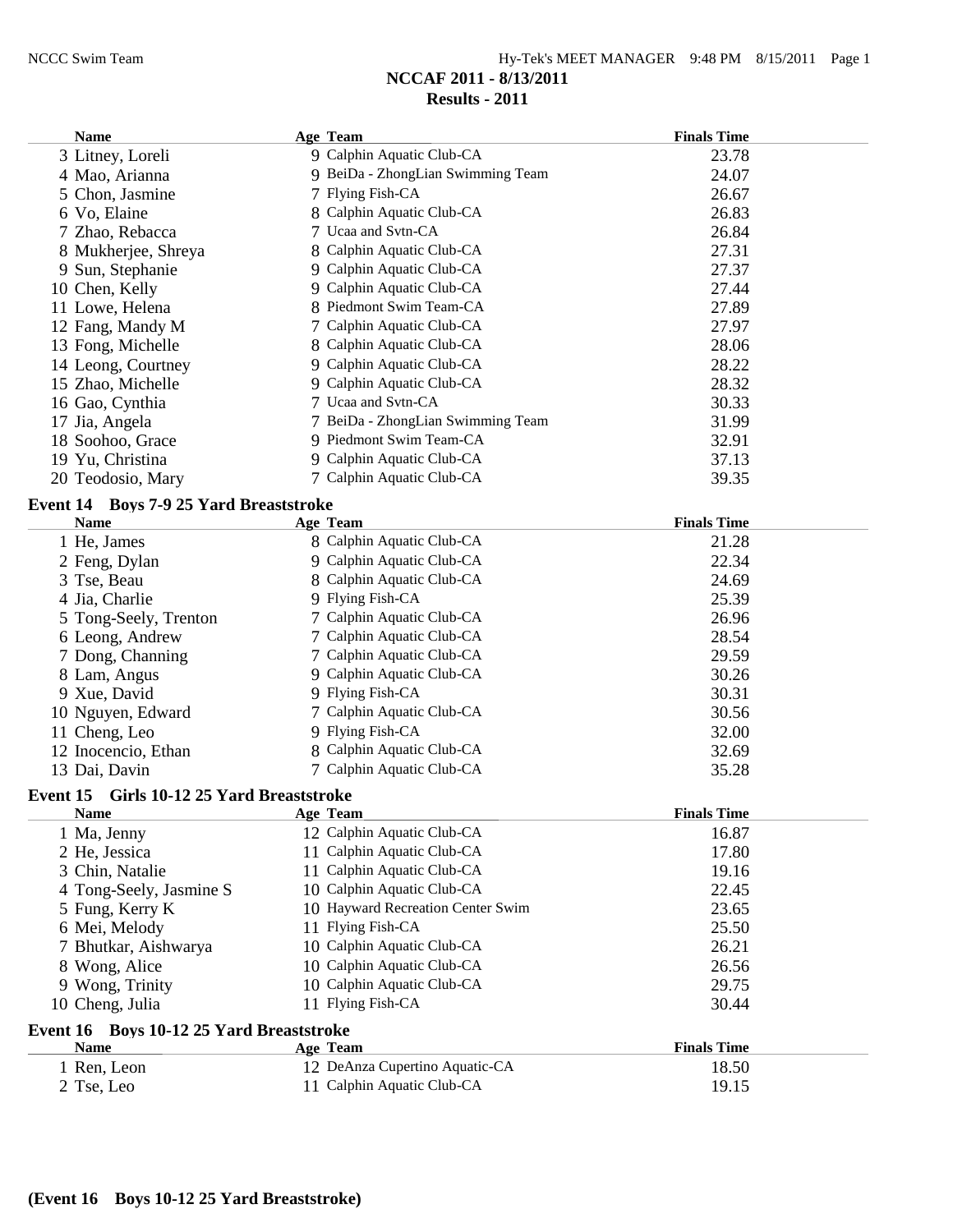| 10 Calphin Aquatic Club-CA<br>3 Fang, Kevin<br>20.75<br>12 Flying Fish-CA<br>21.19<br>4 Tang, Owen<br>5 Lam, Andrew<br>10 Calphin Aquatic Club-CA<br>21.53 |  |
|------------------------------------------------------------------------------------------------------------------------------------------------------------|--|
|                                                                                                                                                            |  |
|                                                                                                                                                            |  |
|                                                                                                                                                            |  |
| 11 Calphin Aquatic Club-CA<br>22.08<br>6 An, John                                                                                                          |  |
| 11 Calphin Aquatic Club-CA<br>22.85<br>7 Self, William                                                                                                     |  |
| 11 Calphin Aquatic Club-CA<br>25.84<br>8 Pedersen, Richard                                                                                                 |  |
| 10 Flying Fish-CA<br>9 Wang, Zane<br>26.93                                                                                                                 |  |
| 10 Calphin Aquatic Club-CA<br>33.81<br>10 Wang, Zili                                                                                                       |  |
| Event 17 Girls 13-15 50 Yard Breaststroke                                                                                                                  |  |
| Age Team<br><b>Finals Time</b><br>Name                                                                                                                     |  |
| 13 Ucaa and Svtn-CA<br>1 Gao, Carol<br>43.33                                                                                                               |  |
| 2 Devakumar, Anjali<br>14 Calphin Aquatic Club-CA<br>1:07.50                                                                                               |  |
|                                                                                                                                                            |  |
| Event 18 Boys 13-15 50 Yard Breaststroke                                                                                                                   |  |
| <b>Name</b><br><b>Finals Time</b><br>Age Team                                                                                                              |  |
| 1 Chen, Jason<br>13 Flying Fish-CA<br>29.80<br>13 Ucaa and Svtn-CA                                                                                         |  |
| 30.25<br>2 Lu, Kevin                                                                                                                                       |  |
| 15 Unattached<br>31.64<br>3 Quan, Jerry                                                                                                                    |  |
| 15 Flying Fish-CA<br>4 Teague, Mites<br>31.66                                                                                                              |  |
| 15 Flying Fish-CA<br>33.09<br>5 Jia, Perry                                                                                                                 |  |
| 14 Calphin Aquatic Club-CA<br>6 Fung, Trevor<br>34.06<br>13 Unattached                                                                                     |  |
| 7 Li, Marvin<br>35.21                                                                                                                                      |  |
|                                                                                                                                                            |  |
| 14 Calphin Aquatic Club-CA<br>42.10<br>8 Kassimidis, Orestes                                                                                               |  |
| 14 Flying Fish-CA<br>9 Yin, Max<br>42.85                                                                                                                   |  |
| 13 Calphin Aquatic Club-CA<br>42.94<br>10 Shek, Jeremy                                                                                                     |  |
| 13 Calphin Aquatic Club-CA<br>11 Kao, James<br>44.53                                                                                                       |  |
| Event 20 Men 16-19 50 Yard Breaststroke                                                                                                                    |  |
| <b>Finals Time</b><br>Name<br><b>Age Team</b>                                                                                                              |  |
| 1 Cheng, Daniel<br>16 Flying Fish-CA<br>34.93                                                                                                              |  |
| Event 21 Girls 6 & Under 25 Yard Backstroke                                                                                                                |  |
| <b>Name</b><br><b>Finals Time</b><br>Age Team                                                                                                              |  |
| 6 Flying Fish-CA<br>1 Pan, Hanna<br>28.24                                                                                                                  |  |
| 6 Flying Fish-CA<br>2 Morokutti, Anna<br>31.15                                                                                                             |  |
| 6 Barracudas Palo Alto ST-CA<br>3 Zang, Jessica<br>31.97                                                                                                   |  |
| 6 Calphin Aquatic Club-CA<br>4 Zhang, Jenny<br>32.91                                                                                                       |  |
| 6 Flying Fish-CA<br>36.31<br>5 Yeh, Amber                                                                                                                  |  |
| 6 Calphin Aquatic Club-CA<br>38.79<br>6 Luo, Andria                                                                                                        |  |
| 5 Calphin Aquatic Club-CA<br>7 Ngo, Quntt<br>39.06                                                                                                         |  |
| 6 Calphin Aquatic Club-CA<br>39.09<br>8 Kowtha, Dhiya                                                                                                      |  |
| 5 Flying Fish-CA<br>9 Li, Katherine<br>41.43                                                                                                               |  |
| 6 Flying Fish-CA<br>43.56<br>10 Xue, Christine                                                                                                             |  |
| 11 Chu, Valerie<br>6 Flying Fish-CA<br>46.32                                                                                                               |  |
| 12 Lin, Florence<br>6 Flying Fish-CA<br>55.15                                                                                                              |  |
|                                                                                                                                                            |  |
| Event 22 Boys 6 & Under 25 Yard Backstroke<br><b>Name</b><br><b>Finals Time</b>                                                                            |  |
| <b>Age Team</b>                                                                                                                                            |  |
| 6 Flying Fish-CA<br>1 Jia, Richard<br>27.80<br>6 Unattached                                                                                                |  |
| 2 Chu, Jerry<br>28.78<br>6 Calphin Aquatic Club-CA<br>3 Liu, Lionel<br>30.77                                                                               |  |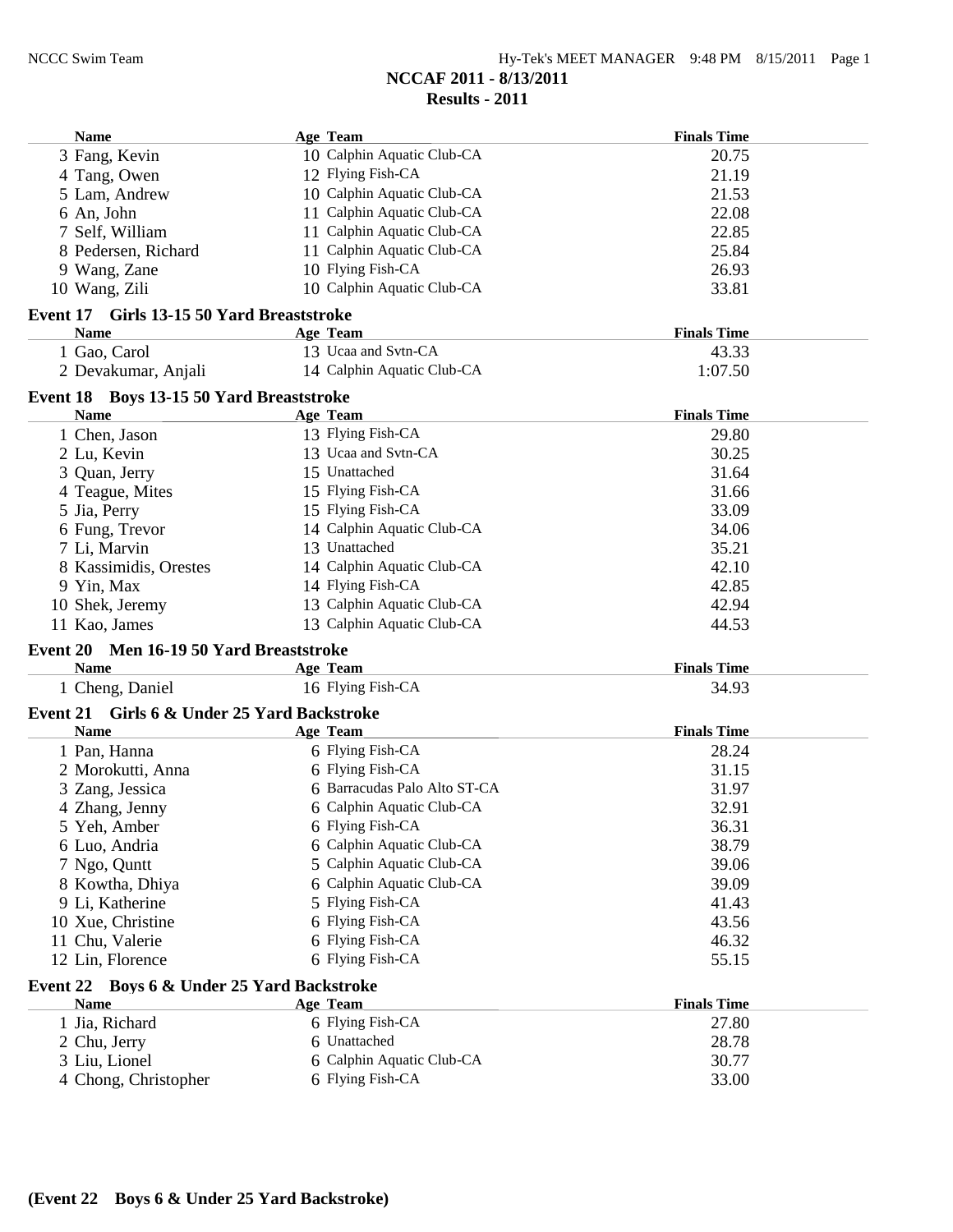| Hy-Tek's MEET MANAGER 9:48 PM 8/15/2011 Page 1 |  |  |  |
|------------------------------------------------|--|--|--|
|------------------------------------------------|--|--|--|

| <b>Name</b>                           | Age Team                                     | <b>Finals Time</b> |
|---------------------------------------|----------------------------------------------|--------------------|
| 5 Tang, Athen                         | 6 Calphin Aquatic Club-CA                    | 34.00              |
| 6 Gong, Daniel                        | 6 Calphin Aquatic Club-CA                    | 35.93              |
| 7 Mathew, Joel                        | 6 Calphin Aquatic Club-CA                    | 38.75              |
| 8 Sun, Brandon                        | 6 Calphin Aquatic Club-CA                    | 39.46              |
| 9 Au-Yeung, Aidan                     | 6 Flying Fish-CA                             | 41.41              |
| 10 Mao, Apollo                        | 5 BeiDa - ZhongLian Swimming Team            | 56.03              |
| 11 Young, Michael                     | 6 Flying Fish-CA                             | 56.74              |
| 12 Bola, Samarth                      | 6 Calphin Aquatic Club-CA                    | 1:18.15            |
| Event 23 Girls 7-9 25 Yard Backstroke |                                              |                    |
| <b>Name</b>                           | Age Team                                     | <b>Finals Time</b> |
| 1 Litney, Loreli                      | 9 Calphin Aquatic Club-CA                    | 20.12              |
| $\sim$ $\frac{1}{2}$                  | $\alpha$ pp $\alpha$ if $\alpha$ if $\alpha$ | 20.10              |

| 1 Litney, Loreli      | 9 Calphin Aquatic Club-CA         | 20.12 |  |
|-----------------------|-----------------------------------|-------|--|
| 2 Mao, Arianna        | 9 BeiDa - ZhongLian Swimming Team | 20.19 |  |
| 3 Lim, Fionna         | 9 Calphin Aquatic Club-CA         | 20.75 |  |
| 4 Cai, Elaine         | 9 Calphin Aquatic Club-CA         | 20.84 |  |
| 5 Mukherjee, Shreya   | 8 Calphin Aquatic Club-CA         | 22.69 |  |
| 6 Fang, Mandy M       | 7 Calphin Aquatic Club-CA         | 22.72 |  |
| 7 Chen, Kelly         | 9 Calphin Aquatic Club-CA         | 23.89 |  |
| 8 Leong, Courtney     | 9 Calphin Aquatic Club-CA         | 25.78 |  |
| *9 Vo, Elaine         | 8 Calphin Aquatic Club-CA         | 26.87 |  |
| *9 Chon, Jasmine      | 7 Flying Fish-CA                  | 26.87 |  |
| 11 Li, Miranda        | 8 Barracudas Palo Alto ST-CA      | 26.96 |  |
| 12 Jia, Angela        | 7 BeiDa - ZhongLian Swimming Team | 27.16 |  |
| 13 Vasudevan, Shruthi | 9 Calphin Aquatic Club-CA         | 28.19 |  |
| 14 Gao, Cynthia       | 7 Ucaa and Svtn-CA                | 28.47 |  |
| 15 Lowe, Helena       | 8 Piedmont Swim Team-CA           | 29.06 |  |
| 16 Teodosio, Mary     | 7 Calphin Aquatic Club-CA         | 30.81 |  |
| 17 Pederson, Flurence | 7 Calphin Aquatic Club-CA         | 33.75 |  |
| 18 Soohoo, Grace      | 9 Piedmont Swim Team-CA           | 35.53 |  |
|                       |                                   |       |  |

#### **Event 24 Boys 7-9 25 Yard Backstroke**

| <b>Name</b>            | Age Team                          | <b>Finals Time</b> |  |
|------------------------|-----------------------------------|--------------------|--|
| 1 Feng, Dylan          | 9 Calphin Aquatic Club-CA         | 19.92              |  |
| 2 He, James            | 8 Calphin Aquatic Club-CA         | 20.50              |  |
| 3 Mau, James           | 8 Calphin Aquatic Club-CA         | 22.87              |  |
| 4 Nguyen, Edward       | 7 Calphin Aquatic Club-CA         | 24.47              |  |
| 5 Jia, Charlie         | 9 Flying Fish-CA                  | 24.91              |  |
| 6 Lau, Mitchel         | 8 BeiDa - ZhongLian Swimming Team | 25.00              |  |
| *7 Yeh, Max            | 8 Flying Fish-CA                  | 25.97              |  |
| *7 Tong-Seely, Trenton | 7 Calphin Aquatic Club-CA         | 25.97              |  |
| 9 Dai, Davin           | 7 Calphin Aquatic Club-CA         | 30.62              |  |
| 10 Xue, David          | 9 Flying Fish-CA                  | 31.31              |  |
| 11 Singh, Jaiveer      | 9 Calphin Aquatic Club-CA         | 36.87              |  |

# **Event 25 Girls 10-12 25 Yard Backstroke**

| <b>Name</b>           | Age Team                          | <b>Finals Time</b> |  |
|-----------------------|-----------------------------------|--------------------|--|
| 1 Ma, Jenny           | 12 Calphin Aquatic Club-CA        | 16.35              |  |
| 2 Li, Nicole          | 12 Flying Fish-CA                 | 20.07              |  |
| 3 Beaudoin, Alyssa    | 10 Calphin Aquatic Club-CA        | 21.15              |  |
| 4 Kassimidis, Electra | 11 Calphin Aquatic Club-CA        | 21.81              |  |
| 5 Mei, Melody         | 11 Flying Fish-CA                 | 22.13              |  |
| 6 Fung, Kerry K       | 10 Hayward Recreation Center Swim | 22.19              |  |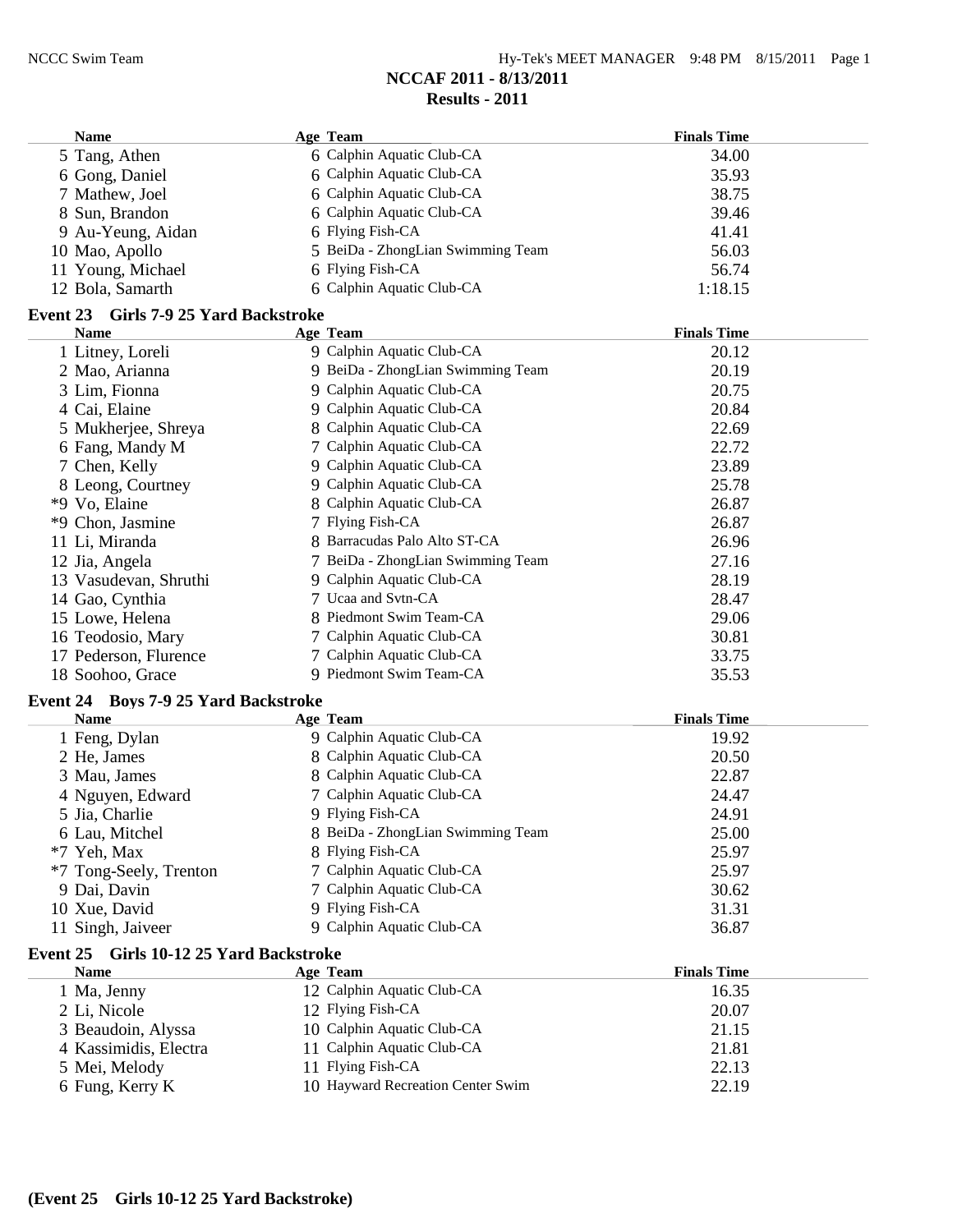| <b>Name</b>                                           | Age Team                          | <b>Finals Time</b> |
|-------------------------------------------------------|-----------------------------------|--------------------|
| 7 Tong-Seely, Jasmine S                               | 10 Calphin Aquatic Club-CA        | 22.56              |
| 8 Ng, Alicia                                          | 10 Calphin Aquatic Club-CA        | 22.75              |
| 9 Wong, Trinity                                       | 10 Calphin Aquatic Club-CA        | 23.75              |
| 10 Bhutkar, Aishwarya                                 | 10 Calphin Aquatic Club-CA        | 23.91              |
| 11 Lu, Sarah                                          | 11 Calphin Aquatic Club-CA        | 24.13              |
| 12 Wong, Alice                                        | 10 Calphin Aquatic Club-CA        | 24.19              |
| 13 Tippireddy, Nithya                                 | 10 Calphin Aquatic Club-CA        | 29.83              |
| 14 Skariah, Kezia                                     | 10 Calphin Aquatic Club-CA        | 38.00              |
| --- Qiu, Robin                                        | 11 Flying Fish-CA                 | DQ                 |
| Event 26 Boys 10-12 25 Yard Backstroke                |                                   |                    |
| <b>Name</b>                                           | <b>Age Team</b>                   | <b>Finals Time</b> |
| 1 Ren, Leon                                           | 12 DeAnza Cupertino Aquatic-CA    | 19.47              |
| 2 Fung, Justing                                       | 10 Calphin Aquatic Club-CA        | 20.44              |
| 3 Pedersen, Richard                                   | 11 Calphin Aquatic Club-CA        | 20.94              |
| 4 Wang, Zili                                          | 10 Calphin Aquatic Club-CA        | 27.63              |
| Event 27 Girls 13-15 50 Yard Backstroke               |                                   |                    |
| <b>Name</b>                                           | <b>Age Team</b>                   | <b>Finals Time</b> |
| 1 Jiang, Melissa                                      | 13 Flying Fish-CA                 | 32.47              |
| 2 Gao, Carol                                          | 13 Ucaa and Svtn-CA               | 39.47              |
| 3 Fung, Kelsey                                        | 13 Hayward Recreation Center Swim | 47.88              |
|                                                       |                                   |                    |
| Event 28 Boys 13-15 50 Yard Backstroke<br><b>Name</b> | <b>Age Team</b>                   | <b>Finals Time</b> |
|                                                       | 13 Flying Fish-CA                 |                    |
| 1 Chen, Jason                                         | 15 Flying Fish-CA                 | 27.37<br>28.97     |
| 2 Teague, Mites                                       | 15 Unattached                     |                    |
| 3 Quan, Jerry                                         |                                   | 29.87              |
| 4 Fung, Trevor                                        | 14 Calphin Aquatic Club-CA        | 31.72              |
| 5 Jia, Perry                                          | 15 Flying Fish-CA                 | 32.29              |
| 6 Kassimidis, Orestes                                 | 14 Calphin Aquatic Club-CA        | 42.78              |
| Event 31 Girls 6 & Under 25 Yard Butterfly            |                                   |                    |
| <b>Name</b>                                           | <b>Age Team</b>                   | <b>Finals Time</b> |
| 1 Pan, Hanna                                          | 6 Flying Fish-CA                  | 35.44              |
| Event 32 Boys 6 & Under 25 Yard Butterfly             |                                   |                    |
| <b>Name</b>                                           | Age Team                          | <b>Finals Time</b> |
| 1 Jia, Richard                                        | 6 Flying Fish-CA                  | 29.13              |
| 2 Chu, Jerry                                          | 6 Unattached                      | 30.15              |
| 3 Sun, Brandon                                        | 6 Calphin Aquatic Club-CA         | 33.97              |
| 4 Tang, Athen                                         | 6 Calphin Aquatic Club-CA         | 40.35              |
| 5 Xie, Ethan                                          | 6 Flying Fish-CA                  | 52.06              |
| Event 33 Girls 7-9 25 Yard Butterfly                  |                                   |                    |
| <b>Name</b>                                           | <b>Age Team</b>                   | <b>Finals Time</b> |
| 1 Saito, Patricia                                     | 9 DeAnza Cupertino Aquatic-CA     | 19.78              |
| 2 Wu, Amy                                             | 9 Barracudas Palo Alto ST-CA      | 19.90              |
| 3 Cai, Elaine                                         | 9 Calphin Aquatic Club-CA         | 20.80              |
| 4 Litney, Loreli                                      | 9 Calphin Aquatic Club-CA         | 21.10              |
| 5 Xiao, Jamie                                         | 8 Barracudas Palo Alto ST-CA      | 21.35              |
| 6 Liu, Rayna                                          | 9 Hayward Recreation Center Swim  | 21.53              |
| 7 Lim, Fionna                                         | 9 Calphin Aquatic Club-CA         | 21.68              |
|                                                       |                                   |                    |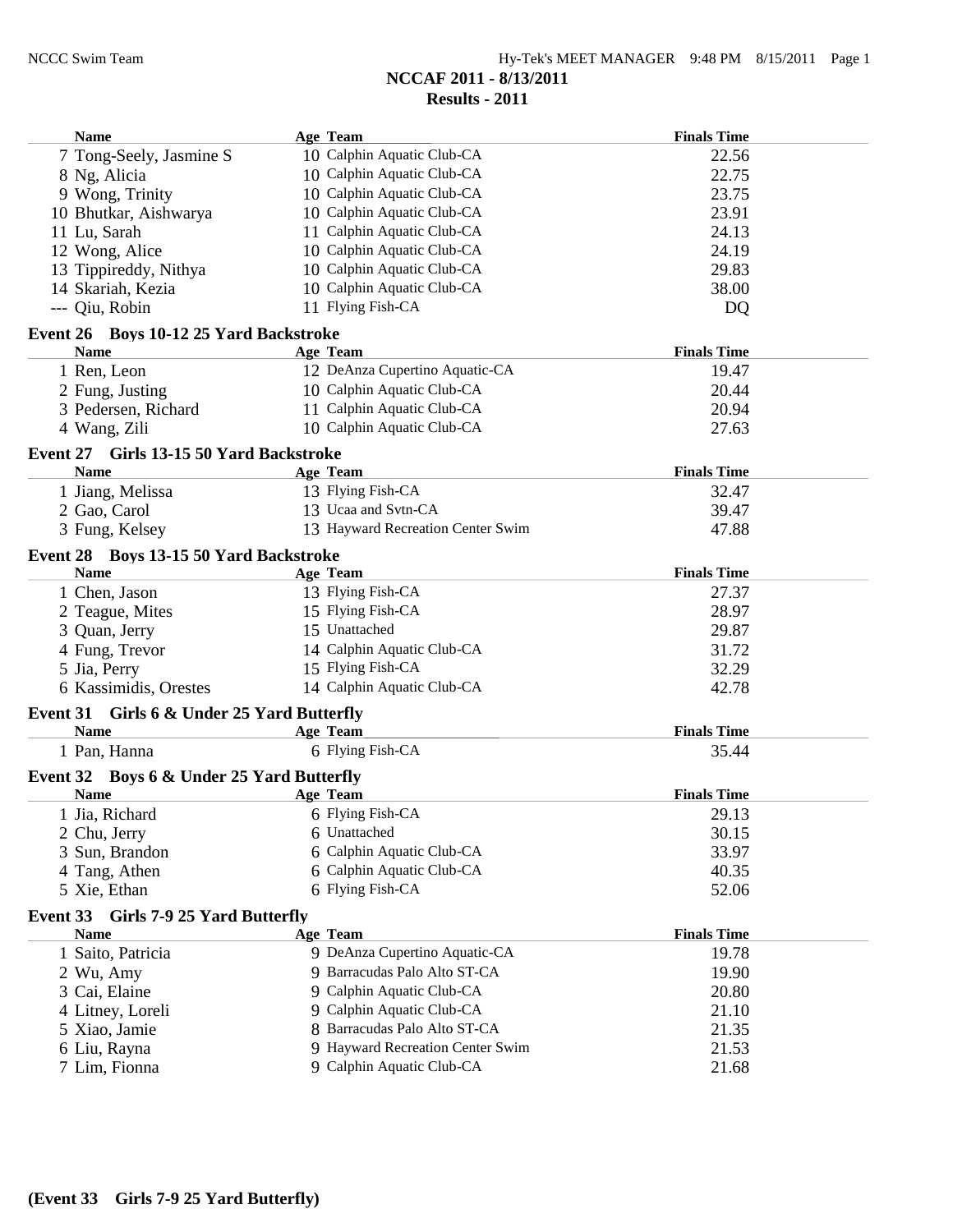| <b>Name</b>              |                                        | <b>Age Team</b>                   | <b>Finals Time</b> |  |
|--------------------------|----------------------------------------|-----------------------------------|--------------------|--|
| 8 Mao, Arianna           |                                        | 9 BeiDa - ZhongLian Swimming Team | 21.85              |  |
| 9 Gao, Erin              |                                        | 8 Unattached                      | 23.13              |  |
| 10 Tian, Caroline        |                                        | 9 Calphin Aquatic Club-CA         | 23.22              |  |
| 11 Zhao, Michelle        |                                        | 9 Calphin Aquatic Club-CA         | 23.44              |  |
| 12 Soohoo, Grace         |                                        | 9 Piedmont Swim Team-CA           | 26.43              |  |
| 13 Leong, Courtney       |                                        | 9 Calphin Aquatic Club-CA         | 26.46              |  |
| 14 Mukherjee, Shreya     |                                        | 8 Calphin Aquatic Club-CA         | 26.53              |  |
| 15 Lowe, Helena          |                                        | 8 Piedmont Swim Team-CA           | 27.31              |  |
| 16 Fang, Mandy M         |                                        | 7 Calphin Aquatic Club-CA         | 27.50              |  |
| 17 Jia, Angela           |                                        | 7 BeiDa - ZhongLian Swimming Team | 27.75              |  |
| 18 Li, Miranda           |                                        | 8 Barracudas Palo Alto ST-CA      | 28.05              |  |
| 19 Chon, Jasmine         |                                        | 7 Flying Fish-CA                  | 28.74              |  |
| 20 Ke, Ashley            |                                        | 9 Flying Fish-CA                  | 29.22              |  |
| 21 Ng, Lesly             |                                        | 9 Calphin Aquatic Club-CA         | 31.13              |  |
| 22 Ke, Elizabith         |                                        | 9 Flying Fish-CA                  | 32.55              |  |
| 23 Srungarapu, Sanya     |                                        | 7 Unattached                      | 35.50              |  |
|                          | Event 34 Boys 7-9 25 Yard Butterfly    |                                   |                    |  |
| <b>Name</b>              |                                        | <b>Age Team</b>                   | <b>Finals Time</b> |  |
| 1 He, James              |                                        | 8 Calphin Aquatic Club-CA         | 17.63              |  |
| 2 Yang, Jerry            |                                        | 9 Flying Fish-CA                  | 17.71              |  |
| 3 Feng, Dylan            |                                        | 9 Calphin Aquatic Club-CA         | 23.41              |  |
| 4 Jia, Charlie           |                                        | 9 Flying Fish-CA                  | 24.31              |  |
| 5 Yan, Felix             |                                        | 7 Flying Fish-CA                  | 25.47              |  |
| 6 Nguyen, Edward         |                                        | 7 Calphin Aquatic Club-CA         | 26.92              |  |
| 7 Lau, Mitchel           |                                        | 8 BeiDa - ZhongLian Swimming Team | 27.03              |  |
| 8 Ma, Eric               |                                        | 9 Calphin Aquatic Club-CA         | 30.31              |  |
| 9 Tong-Seely, Trenton    |                                        | 7 Calphin Aquatic Club-CA         | 30.82              |  |
| 10 Xue, David            |                                        | 9 Flying Fish-CA                  | 31.19              |  |
| 11 Bala, Sidharth        |                                        | 8 Calphin Aquatic Club-CA         | 32.67              |  |
| 12 Bobba, Sujal          |                                        | 7 Calphin Aquatic Club-CA         | 33.90              |  |
|                          | Event 35 Girls 10-12 25 Yard Butterfly |                                   |                    |  |
| <b>Name</b>              |                                        | Age Team                          | <b>Finals Time</b> |  |
| 1 Ma, Jenny              |                                        | 12 Calphin Aquatic Club-CA        | 14.37              |  |
| 2 He, Jessica            |                                        | 11 Calphin Aquatic Club-CA        | 14.62              |  |
| 3 Lau, Rachel            |                                        | 12 Unattached                     | 16.03              |  |
| 4 Mendiola, Sheris       |                                        | 10 Calphin Aquatic Club-CA        | 17.16              |  |
| 5 Wang, Julia            |                                        | 12 Calphin Aquatic Club-CA        | 17.28              |  |
| 6 Zheng, Kelly           |                                        | 10 DeAnza Cupertino Aquatic-CA    | 18.59              |  |
| 7 Beaudoin, Alyssa       |                                        | 10 Calphin Aquatic Club-CA        | 20.16              |  |
| 8 Li, Cicilyn            |                                        | 11 Ucaa and Svtn-CA               | 20.32              |  |
| 9 Li, Nicole             |                                        | 12 Flying Fish-CA                 | 21.13              |  |
| 10 Ng, Alicia            |                                        | 10 Calphin Aquatic Club-CA        | 22.62              |  |
| 11 Bhutkar, Aishwarya    |                                        | 10 Calphin Aquatic Club-CA        | 23.68              |  |
| 12 Mei, Melody           |                                        | 11 Flying Fish-CA                 | 23.91              |  |
| 13 Tong-Seely, Jasmine S |                                        | 10 Calphin Aquatic Club-CA        | 25.13              |  |
| 14 Lu, Sarah             |                                        | 11 Calphin Aquatic Club-CA        | 26.71              |  |
|                          | Event 36 Boys 10-12 25 Yard Butterfly  |                                   |                    |  |
| <b>Name</b>              |                                        | Age Team                          | <b>Finals Time</b> |  |
| 1 Ren, Leon              |                                        | 12 DeAnza Cupertino Aquatic-CA    | 16.85              |  |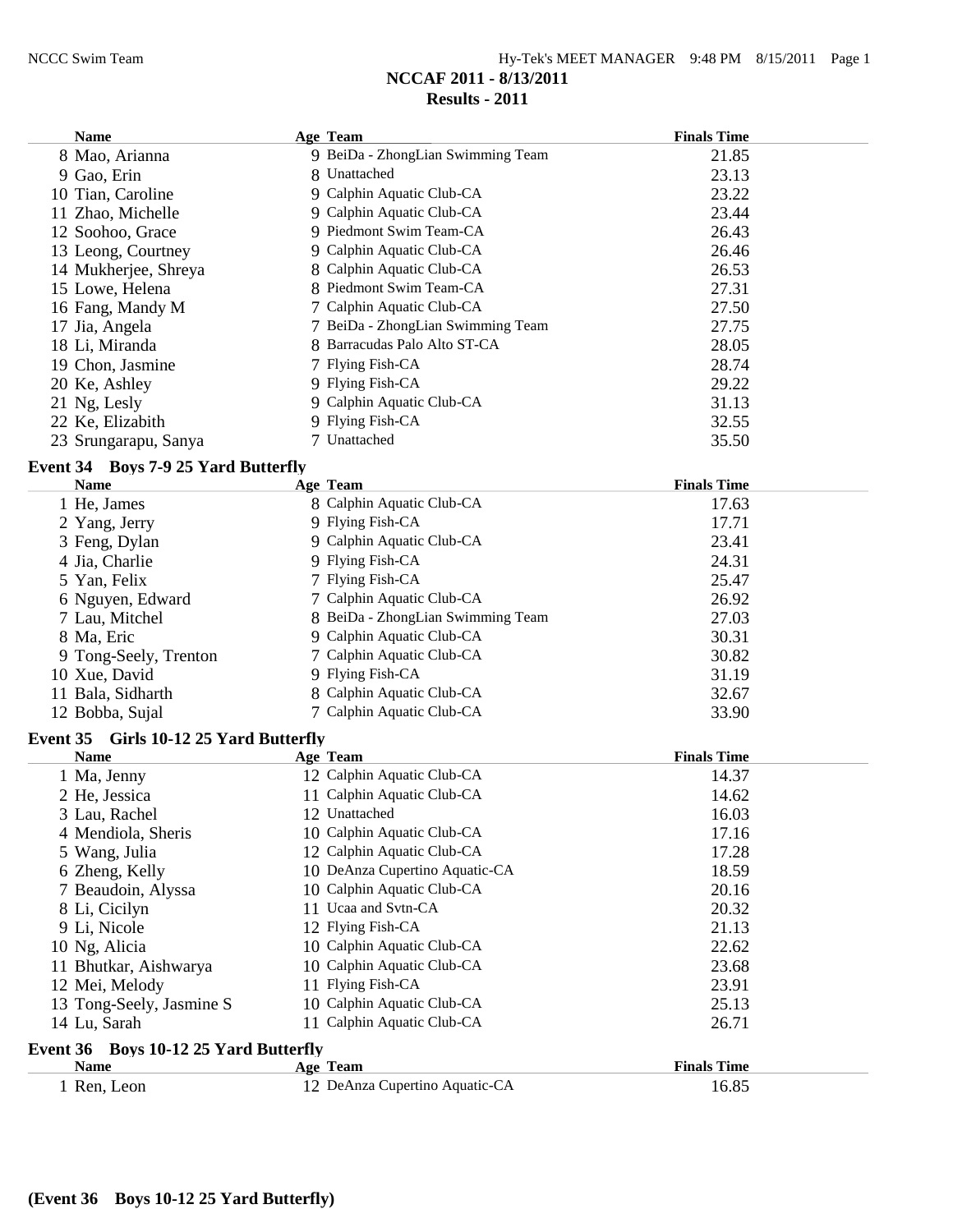| <b>Name</b>                                | Age Team                           | <b>Finals Time</b> |
|--------------------------------------------|------------------------------------|--------------------|
| 2 Fang, Kevin                              | 10 Calphin Aquatic Club-CA         | 18.84              |
| 3 Yin, Andrew                              | 12 Flying Fish-CA                  | 18.96              |
| 4 Zhao, Charley                            | 10 Flying Fish-CA                  | 19.53              |
| 5 Zhang, Derek                             | 10 Calphin Aquatic Club-CA         | 19.96              |
| 6 Fung, Justing                            | 10 Calphin Aquatic Club-CA         | 20.68              |
| 7 Shanthakumar, Viviq                      | 10 Calphin Aquatic Club-CA         | 21.50              |
| 8 Chen, Bryan                              | 12 Flying Fish-CA                  | 21.62              |
| 9 Self, William                            | 11 Calphin Aquatic Club-CA         | 22.57              |
| 10 Wang, Zane                              | 10 Flying Fish-CA                  | 25.68              |
| 11 Chung, Kenneth                          | 10 Calphin Aquatic Club-CA         | 27.89              |
| 12 Dodeja, Viplav                          | 10 Calphin Aquatic Club-CA         | 30.90              |
| Event 37 Girls 13-15 50 Yard Butterfly     |                                    |                    |
| <b>Name</b>                                | <b>Age Team</b>                    | <b>Finals Time</b> |
| 1 Jiang, Melissa                           | 13 Flying Fish-CA                  | 32.28              |
| 2 Chow, Grace                              | 15 Unattached                      | 34.75              |
| 3 Gao, Carol                               | 13 Ucaa and Svtn-CA                | 35.12              |
| 4 Fung, Kelsey                             | 13 Hayward Recreation Center Swim  | 44.00              |
| 5 Devakumar, Anjali                        | 14 Calphin Aquatic Club-CA         | 1:04.91            |
|                                            |                                    |                    |
| Event 38 Boys 13-15 50 Yard Butterfly      |                                    |                    |
| <b>Name</b>                                | Age Team                           | <b>Finals Time</b> |
| 1 Teague, Mites                            | 15 Flying Fish-CA                  | 25.54              |
| 2 Chen, Jason                              | 13 Flying Fish-CA                  | 25.81              |
| 3 Lu, Kevin                                | 13 Ucaa and Svtn-CA                | 28.81              |
| 4 Ng, Brian                                | 13 BeiDa - ZhongLian Swimming Team | 32.41              |
| 5 Fung, Trevor                             | 14 Calphin Aquatic Club-CA         | 32.82              |
| Event 40 Men 16-19 50 Yard Butterfly       |                                    |                    |
| <b>Name</b>                                | Age Team                           | <b>Finals Time</b> |
| 1 Cheng, Daniel                            | 16 Flying Fish-CA                  | 30.88              |
| Event 41 Girls 6 & Under 50 Yard Freestyle |                                    |                    |
| <b>Name</b>                                | <b>Age Team</b>                    | <b>Finals Time</b> |
| 1 Pei, Serena                              | 6 Unattached                       | 50.59              |
| 2 Zhu, Angeline                            | 6 Calphin Aquatic Club-CA          | 1:05.89            |
| 3 Zang, Jessica                            | 6 Barracudas Palo Alto ST-CA       | 1:09.56            |
| 4 Ngo, Quntt                               | 5 Calphin Aquatic Club-CA          | 1:10.93            |
| 5 Zhang, Jenny                             | 6 Calphin Aquatic Club-CA          | 1:11.22            |
| 6 Chu, Valerie                             | 6 Flying Fish-CA                   | 1:13.08            |
| 7 Liu, Michelle                            | 6 Calphin Aquatic Club-CA          | 1:13.72            |
| 8 Li, Katherine                            | 5 Flying Fish-CA                   | 1:17.98            |
| 9 Morokutti, Anna                          | 6 Flying Fish-CA                   | 1:19.00            |
| Event 42 Boys 6 & Under 50 Yard Freestyle  |                                    |                    |
| <b>Name</b>                                | Age Team                           | <b>Finals Time</b> |
| 1 Jia, Richard                             | 6 Flying Fish-CA                   | 50.56              |
| 2 Chu, Jerry                               | 6 Unattached                       | 50.75              |
| 3 Sun, Brandon                             | 6 Calphin Aquatic Club-CA          | 57.92              |
| 4 Liu, Lionel                              | 6 Calphin Aquatic Club-CA          | 1:05.31            |
| 5 Tang, Athen                              | 6 Calphin Aquatic Club-CA          | 1:13.37            |
| 6 Chong, Christopher                       | 6 Flying Fish-CA                   | 1:13.62            |
| 7 Gong, Daniel                             | 6 Calphin Aquatic Club-CA          | 1:17.38            |
|                                            |                                    |                    |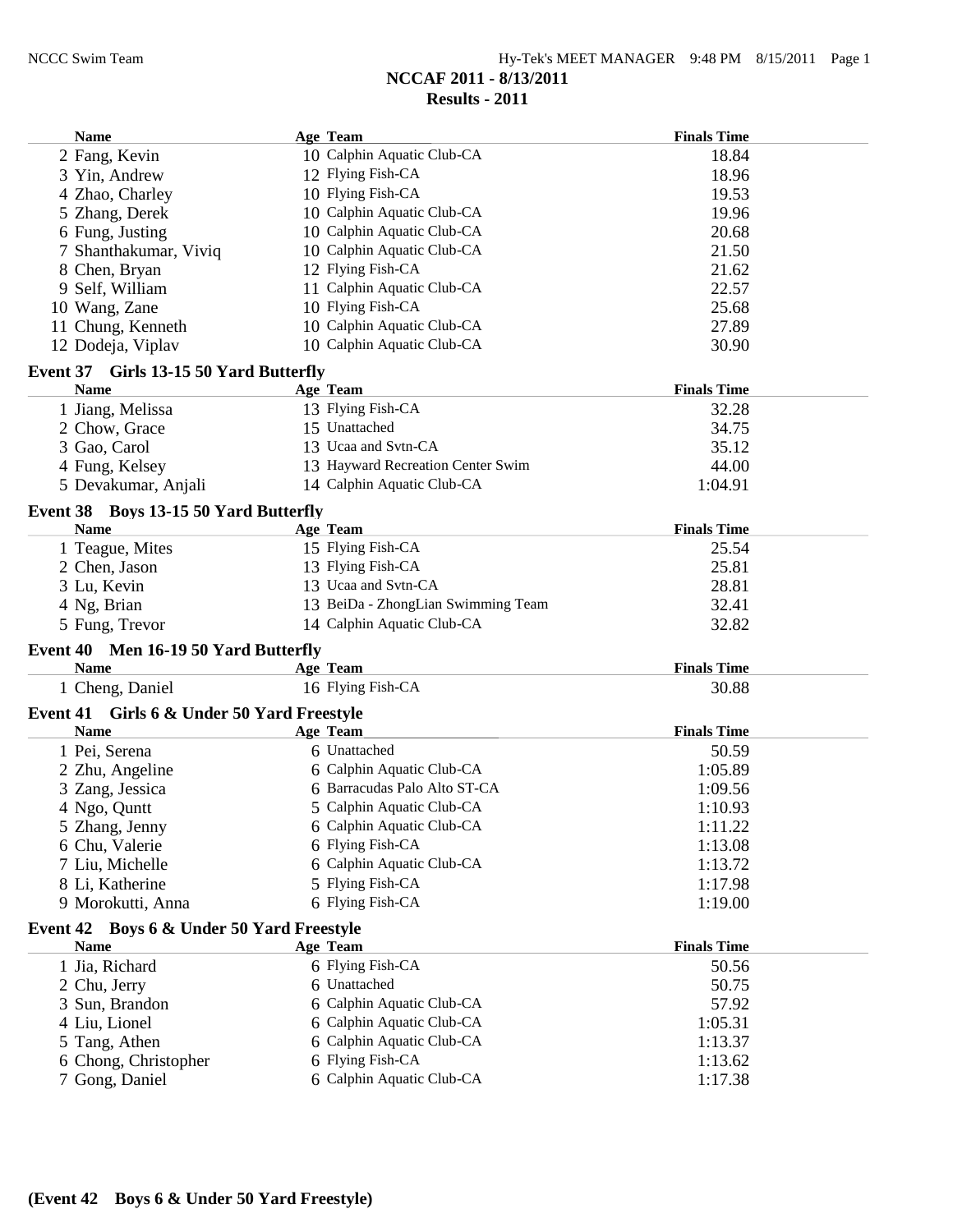| Hy-Tek's MEET MANAGER 9:48 PM 8/15/2011 Page 1 |  |  |  |
|------------------------------------------------|--|--|--|
|------------------------------------------------|--|--|--|

| <b>Name</b>                                | Age Team                                             | <b>Finals Time</b> |
|--------------------------------------------|------------------------------------------------------|--------------------|
| 8 Mathew, Joel                             | 6 Calphin Aquatic Club-CA                            | 1:26.03            |
| 9 Young, Michael                           | 6 Flying Fish-CA                                     | 1:32.46            |
| Event 43 Girls 7-9 50 Yard Freestyle       |                                                      |                    |
| <b>Name</b>                                | Age Team                                             | <b>Finals Time</b> |
| 1 Jia, Allison                             | 9 BeiDa - ZhongLian Swimming Team                    | 36.60              |
| 2 Wu, Amy                                  | 9 Barracudas Palo Alto ST-CA                         | 37.10              |
| 3 Mao, Arianna                             | 9 BeiDa - ZhongLian Swimming Team                    | 38.59              |
| 4 Saito, Patricia                          | 9 DeAnza Cupertino Aquatic-CA                        | 39.03              |
| 5 Cai, Elaine                              | 9 Calphin Aquatic Club-CA                            | 39.13              |
| 6 Xiao, Jamie                              | 8 Barracudas Palo Alto ST-CA                         | 39.85              |
| 7 Gao, Erin                                | 8 Unattached                                         | 45.16              |
| 8 Sun, Stephanie                           | 9 Calphin Aquatic Club-CA                            | 46.30              |
| 9 Gao, Rebecca                             | 7 Flying Fish-CA                                     | 47.65              |
| 10 Zhao, Rebacca                           | 7 Ucaa and Svtn-CA                                   | 48.22              |
|                                            | 9 Calphin Aquatic Club-CA                            | 48.55              |
| 11 Chung, Alyssa                           |                                                      |                    |
| 12 Leong, Courtney                         | 9 Calphin Aquatic Club-CA<br>8 Piedmont Swim Team-CA | 48.85              |
| 13 Lowe, Helena                            |                                                      | 49.41              |
| 14 Mukherjee, Shreya                       | 8 Calphin Aquatic Club-CA                            | 50.77              |
| 15 Ma, Yoyo                                | 9 Barracudas Palo Alto ST-CA                         | 51.34              |
| 16 Ng, Lesly                               | 9 Calphin Aquatic Club-CA                            | 52.18              |
| 17 Chon, Jasmine                           | 7 Flying Fish-CA                                     | 52.34              |
| 18 Ke, Elizabith                           | 9 Flying Fish-CA                                     | 57.10              |
| 19 Zang, Christine                         | 9 Barracudas Palo Alto ST-CA                         | 58.72              |
| 20 Ke, Ashley                              | 9 Flying Fish-CA                                     | 1:01.21            |
| 21 Srungarapu, Sanya                       | 7 Unattached                                         | 1:01.28            |
| <b>Event 44 Boys 7-9 50 Yard Freestyle</b> |                                                      |                    |
| <b>Name</b>                                | Age Team                                             | <b>Finals Time</b> |
| 1 Yang, Jerry                              | 9 Flying Fish-CA                                     | 33.03              |
| 2 He, James                                | 8 Calphin Aquatic Club-CA                            | 35.85              |
| 3 Feng, Dylan                              | 9 Calphin Aquatic Club-CA                            | 39.59              |
| 4 Chen, Hanlin                             | 7 Calphin Aquatic Club-CA                            | 42.00              |
| 5 Tse, Beau                                | 8 Calphin Aquatic Club-CA                            | 44.17              |
| 6 Jia, Charlie                             | 9 Flying Fish-CA                                     | 45.03              |
| 7 Leong, Andrew                            | 7 Calphin Aquatic Club-CA                            | 48.33              |
| 8 Nguyen, Edward                           | 7 Calphin Aquatic Club-CA                            | 50.78              |
| 9 Yan, Felix                               | 7 Flying Fish-CA                                     | 50.84              |
| 10 Lau, Mitchel                            | 8 BeiDa - ZhongLian Swimming Team                    | 51.08              |
| 11 Kamel, Nazeem                           | 7 Calphin Aquatic Club-CA                            | 56.66              |
| 12 Au-Yenug, Nathan                        | 8 Flying Fish-CA                                     | 57.13              |
| 13 Dai, Davin                              | 7 Calphin Aquatic Club-CA                            | 1:01.25            |
| 14 Cheng, Leo                              | 9 Flying Fish-CA                                     | 1:03.09            |
| 15 Morokutti, Ryan                         | 8 Flying Fish-CA                                     | 1:06.16            |
| 16 Bobba, Sujal                            | 7 Calphin Aquatic Club-CA                            | 1:06.65            |
| 17 Bala, Sidharth                          | 8 Calphin Aquatic Club-CA                            | 1:11.53            |
| 18 Kao, Jonathan                           | 9 Calphin Aquatic Club-CA                            | 1:12.09            |
| 19 Kodnad, Kushal                          | 7 Calphin Aquatic Club-CA                            | 1:20.91            |
|                                            |                                                      |                    |
| Girls 10-12 50 Yard Freestyle<br>Event 45  |                                                      |                    |
| <b>Name</b>                                | Age Team                                             | <b>Finals Time</b> |
| 1 He, Jessica                              | 11 Calphin Aquatic Club-CA                           | 28.47              |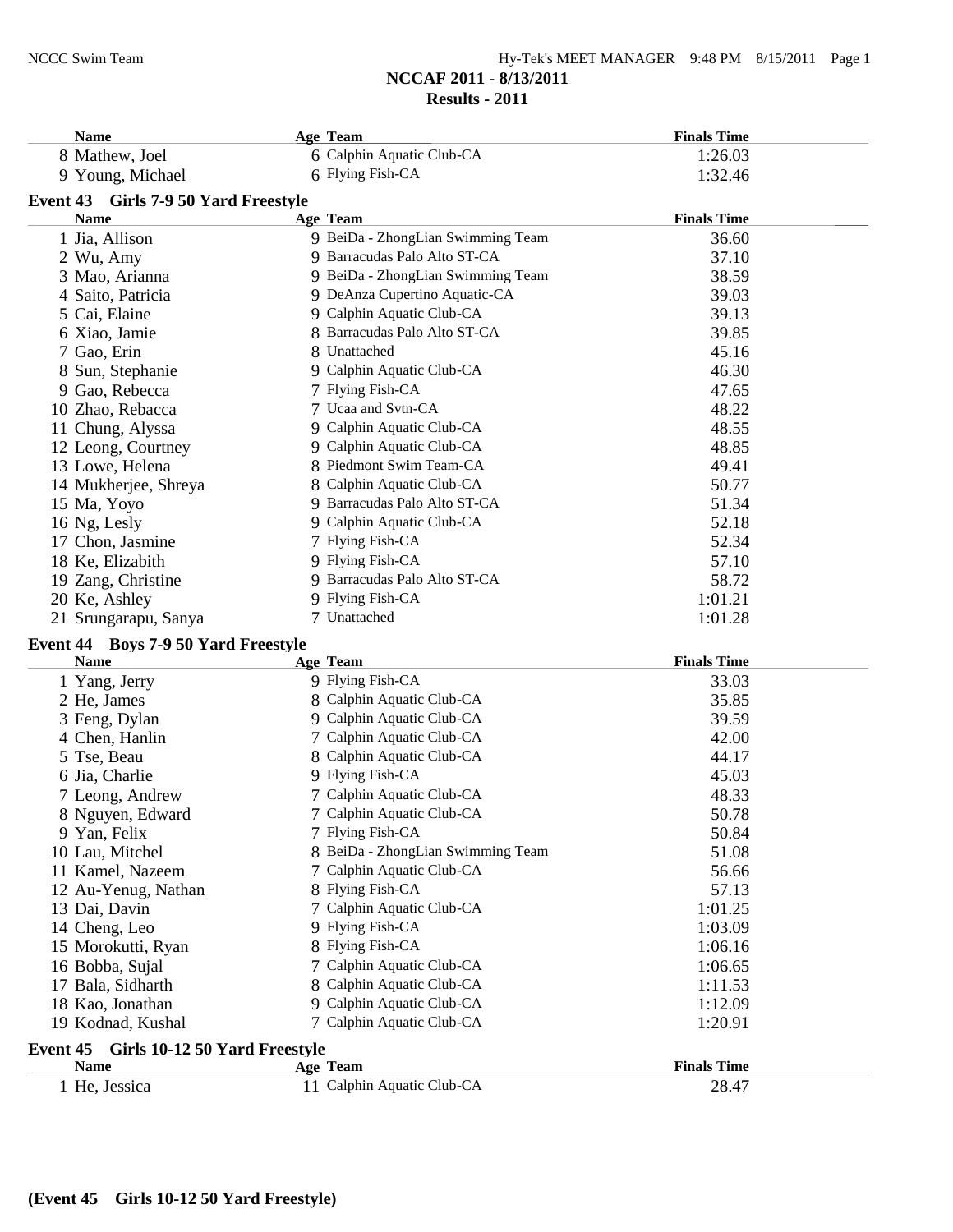| 12 Calphin Aquatic Club-CA<br>29.25<br>2 Ma, Jenny<br>12 Unattached<br>3 Lau, Rachel<br>30.37<br>10 DeAnza Cupertino Aquatic-CA<br>35.00<br>4 Zheng, Kelly<br>10 Calphin Aquatic Club-CA<br>5 Mendiola, Sheris<br>35.07<br>11 Ucaa and Svtn-CA<br>35.37<br>6 Li, Cicilyn<br>10 Calphin Aquatic Club-CA<br>36.79<br>7 Yu, Grace<br>8 Beaudoin, Alyssa<br>10 Calphin Aquatic Club-CA<br>38.68<br>9 Qiu, Robin<br>11 Flying Fish-CA<br>41.96<br>11 Flying Fish-CA<br>10 Mei, Melody<br>46.58<br>10 Calphin Aquatic Club-CA<br>11 Kumar, Manasi<br>49.45<br>52.91<br>12 Lin, Ivy<br>11 Flying Fish-CA<br>11 Flying Fish-CA<br>13 Cheng, Julia<br>55.45<br>10 Calphin Aquatic Club-CA<br>14 Tippireddy, Nithya<br>1:00.49<br>11 Calphin Aquatic Club-CA<br>15 Kanugula, Samanvi<br>1:01.69<br>Event 46 Boys 10-12 50 Yard Freestyle<br><b>Name</b><br><b>Age Team</b><br><b>Finals Time</b><br>11 Calphin Aquatic Club-CA<br>1 Tse, Leo<br>31.65<br>2 Ren, Leon<br>12 DeAnza Cupertino Aquatic-CA<br>31.71<br>10 Calphin Aquatic Club-CA<br>34.54<br>3 Fang, Kevin<br>10 Calphin Aquatic Club-CA<br>4 Zhang, Derek<br>36.41<br>11 Calphin Aquatic Club-CA<br>37.20<br>5 An, John<br>12 Flying Fish-CA<br>6 Chen, Bryan<br>37.67<br>12 Calphin Aquatic Club-CA<br>7 Chen, Hansen<br>38.12<br>12 Flying Fish-CA<br>38.35<br>8 Lee, Aaron<br>10 Calphin Aquatic Club-CA<br>40.17<br>9 Ngo, Huy<br>11 Flying Fish-CA<br>42.18<br>10 Lee, Mattew<br>10 Calphin Aquatic Club-CA<br>42.66<br>11 Lam, Andrew<br>10 Calphin Aquatic Club-CA<br>12 Kamel, Fares<br>44.13<br>10 Calphin Aquatic Club-CA<br>45.03<br>13 Yu, Andrew<br>11 Calphin Aquatic Club-CA<br>45.36<br>14 Wong, Ashur<br>10 Calphin Aquatic Club-CA<br>15 Chung, Kenneth<br>46.81<br>10 Flying Fish-CA<br>16 Xu, David<br>1:00.21<br>10 Calphin Aquatic Club-CA<br>1:05.16<br>17 Shek, Jonathan<br>Event 47 Girls 13-15 100 Yard Freestyle<br><b>Finals Time</b><br><b>Name</b><br><b>Age Team</b><br>13 Flying Fish-CA<br>1 Jiang, Melissa<br>1:04.95<br>13 Ucaa and Svtn-CA<br>2 Gao, Carol<br>1:08.77<br>15 Unattached<br>3 Chow, Grace<br>1:09.87<br>Event 48 Boys 13-15 100 Yard Freestyle<br><b>Name</b><br>Age Team<br><b>Finals Time</b><br>13 Flying Fish-CA<br>1 Chen, Jason<br>52.21<br>15 Flying Fish-CA<br>2 Jia, Perry<br>57.78<br>3 Chen, David<br>13 Unattached<br>1:07.91<br>Event 50 Boys 16-19 100 Yard Freestyle<br><b>Finals Time</b><br><b>Name</b><br>Age Team<br>1 Cheng, Daniel<br>16 Flying Fish-CA<br>1:00.78 | <b>Name</b> | Age Team | <b>Finals Time</b> |
|-----------------------------------------------------------------------------------------------------------------------------------------------------------------------------------------------------------------------------------------------------------------------------------------------------------------------------------------------------------------------------------------------------------------------------------------------------------------------------------------------------------------------------------------------------------------------------------------------------------------------------------------------------------------------------------------------------------------------------------------------------------------------------------------------------------------------------------------------------------------------------------------------------------------------------------------------------------------------------------------------------------------------------------------------------------------------------------------------------------------------------------------------------------------------------------------------------------------------------------------------------------------------------------------------------------------------------------------------------------------------------------------------------------------------------------------------------------------------------------------------------------------------------------------------------------------------------------------------------------------------------------------------------------------------------------------------------------------------------------------------------------------------------------------------------------------------------------------------------------------------------------------------------------------------------------------------------------------------------------------------------------------------------------------------------------------------------------------------------------------------------------------------------------------------------------------------------------------------------------------------------------------------------------------------------------------------------------------------------------------------------------------------------------------------------------------------------------------------------------------------|-------------|----------|--------------------|
|                                                                                                                                                                                                                                                                                                                                                                                                                                                                                                                                                                                                                                                                                                                                                                                                                                                                                                                                                                                                                                                                                                                                                                                                                                                                                                                                                                                                                                                                                                                                                                                                                                                                                                                                                                                                                                                                                                                                                                                                                                                                                                                                                                                                                                                                                                                                                                                                                                                                                               |             |          |                    |
|                                                                                                                                                                                                                                                                                                                                                                                                                                                                                                                                                                                                                                                                                                                                                                                                                                                                                                                                                                                                                                                                                                                                                                                                                                                                                                                                                                                                                                                                                                                                                                                                                                                                                                                                                                                                                                                                                                                                                                                                                                                                                                                                                                                                                                                                                                                                                                                                                                                                                               |             |          |                    |
|                                                                                                                                                                                                                                                                                                                                                                                                                                                                                                                                                                                                                                                                                                                                                                                                                                                                                                                                                                                                                                                                                                                                                                                                                                                                                                                                                                                                                                                                                                                                                                                                                                                                                                                                                                                                                                                                                                                                                                                                                                                                                                                                                                                                                                                                                                                                                                                                                                                                                               |             |          |                    |
|                                                                                                                                                                                                                                                                                                                                                                                                                                                                                                                                                                                                                                                                                                                                                                                                                                                                                                                                                                                                                                                                                                                                                                                                                                                                                                                                                                                                                                                                                                                                                                                                                                                                                                                                                                                                                                                                                                                                                                                                                                                                                                                                                                                                                                                                                                                                                                                                                                                                                               |             |          |                    |
|                                                                                                                                                                                                                                                                                                                                                                                                                                                                                                                                                                                                                                                                                                                                                                                                                                                                                                                                                                                                                                                                                                                                                                                                                                                                                                                                                                                                                                                                                                                                                                                                                                                                                                                                                                                                                                                                                                                                                                                                                                                                                                                                                                                                                                                                                                                                                                                                                                                                                               |             |          |                    |
|                                                                                                                                                                                                                                                                                                                                                                                                                                                                                                                                                                                                                                                                                                                                                                                                                                                                                                                                                                                                                                                                                                                                                                                                                                                                                                                                                                                                                                                                                                                                                                                                                                                                                                                                                                                                                                                                                                                                                                                                                                                                                                                                                                                                                                                                                                                                                                                                                                                                                               |             |          |                    |
|                                                                                                                                                                                                                                                                                                                                                                                                                                                                                                                                                                                                                                                                                                                                                                                                                                                                                                                                                                                                                                                                                                                                                                                                                                                                                                                                                                                                                                                                                                                                                                                                                                                                                                                                                                                                                                                                                                                                                                                                                                                                                                                                                                                                                                                                                                                                                                                                                                                                                               |             |          |                    |
|                                                                                                                                                                                                                                                                                                                                                                                                                                                                                                                                                                                                                                                                                                                                                                                                                                                                                                                                                                                                                                                                                                                                                                                                                                                                                                                                                                                                                                                                                                                                                                                                                                                                                                                                                                                                                                                                                                                                                                                                                                                                                                                                                                                                                                                                                                                                                                                                                                                                                               |             |          |                    |
|                                                                                                                                                                                                                                                                                                                                                                                                                                                                                                                                                                                                                                                                                                                                                                                                                                                                                                                                                                                                                                                                                                                                                                                                                                                                                                                                                                                                                                                                                                                                                                                                                                                                                                                                                                                                                                                                                                                                                                                                                                                                                                                                                                                                                                                                                                                                                                                                                                                                                               |             |          |                    |
|                                                                                                                                                                                                                                                                                                                                                                                                                                                                                                                                                                                                                                                                                                                                                                                                                                                                                                                                                                                                                                                                                                                                                                                                                                                                                                                                                                                                                                                                                                                                                                                                                                                                                                                                                                                                                                                                                                                                                                                                                                                                                                                                                                                                                                                                                                                                                                                                                                                                                               |             |          |                    |
|                                                                                                                                                                                                                                                                                                                                                                                                                                                                                                                                                                                                                                                                                                                                                                                                                                                                                                                                                                                                                                                                                                                                                                                                                                                                                                                                                                                                                                                                                                                                                                                                                                                                                                                                                                                                                                                                                                                                                                                                                                                                                                                                                                                                                                                                                                                                                                                                                                                                                               |             |          |                    |
|                                                                                                                                                                                                                                                                                                                                                                                                                                                                                                                                                                                                                                                                                                                                                                                                                                                                                                                                                                                                                                                                                                                                                                                                                                                                                                                                                                                                                                                                                                                                                                                                                                                                                                                                                                                                                                                                                                                                                                                                                                                                                                                                                                                                                                                                                                                                                                                                                                                                                               |             |          |                    |
|                                                                                                                                                                                                                                                                                                                                                                                                                                                                                                                                                                                                                                                                                                                                                                                                                                                                                                                                                                                                                                                                                                                                                                                                                                                                                                                                                                                                                                                                                                                                                                                                                                                                                                                                                                                                                                                                                                                                                                                                                                                                                                                                                                                                                                                                                                                                                                                                                                                                                               |             |          |                    |
|                                                                                                                                                                                                                                                                                                                                                                                                                                                                                                                                                                                                                                                                                                                                                                                                                                                                                                                                                                                                                                                                                                                                                                                                                                                                                                                                                                                                                                                                                                                                                                                                                                                                                                                                                                                                                                                                                                                                                                                                                                                                                                                                                                                                                                                                                                                                                                                                                                                                                               |             |          |                    |
|                                                                                                                                                                                                                                                                                                                                                                                                                                                                                                                                                                                                                                                                                                                                                                                                                                                                                                                                                                                                                                                                                                                                                                                                                                                                                                                                                                                                                                                                                                                                                                                                                                                                                                                                                                                                                                                                                                                                                                                                                                                                                                                                                                                                                                                                                                                                                                                                                                                                                               |             |          |                    |
|                                                                                                                                                                                                                                                                                                                                                                                                                                                                                                                                                                                                                                                                                                                                                                                                                                                                                                                                                                                                                                                                                                                                                                                                                                                                                                                                                                                                                                                                                                                                                                                                                                                                                                                                                                                                                                                                                                                                                                                                                                                                                                                                                                                                                                                                                                                                                                                                                                                                                               |             |          |                    |
|                                                                                                                                                                                                                                                                                                                                                                                                                                                                                                                                                                                                                                                                                                                                                                                                                                                                                                                                                                                                                                                                                                                                                                                                                                                                                                                                                                                                                                                                                                                                                                                                                                                                                                                                                                                                                                                                                                                                                                                                                                                                                                                                                                                                                                                                                                                                                                                                                                                                                               |             |          |                    |
|                                                                                                                                                                                                                                                                                                                                                                                                                                                                                                                                                                                                                                                                                                                                                                                                                                                                                                                                                                                                                                                                                                                                                                                                                                                                                                                                                                                                                                                                                                                                                                                                                                                                                                                                                                                                                                                                                                                                                                                                                                                                                                                                                                                                                                                                                                                                                                                                                                                                                               |             |          |                    |
|                                                                                                                                                                                                                                                                                                                                                                                                                                                                                                                                                                                                                                                                                                                                                                                                                                                                                                                                                                                                                                                                                                                                                                                                                                                                                                                                                                                                                                                                                                                                                                                                                                                                                                                                                                                                                                                                                                                                                                                                                                                                                                                                                                                                                                                                                                                                                                                                                                                                                               |             |          |                    |
|                                                                                                                                                                                                                                                                                                                                                                                                                                                                                                                                                                                                                                                                                                                                                                                                                                                                                                                                                                                                                                                                                                                                                                                                                                                                                                                                                                                                                                                                                                                                                                                                                                                                                                                                                                                                                                                                                                                                                                                                                                                                                                                                                                                                                                                                                                                                                                                                                                                                                               |             |          |                    |
|                                                                                                                                                                                                                                                                                                                                                                                                                                                                                                                                                                                                                                                                                                                                                                                                                                                                                                                                                                                                                                                                                                                                                                                                                                                                                                                                                                                                                                                                                                                                                                                                                                                                                                                                                                                                                                                                                                                                                                                                                                                                                                                                                                                                                                                                                                                                                                                                                                                                                               |             |          |                    |
|                                                                                                                                                                                                                                                                                                                                                                                                                                                                                                                                                                                                                                                                                                                                                                                                                                                                                                                                                                                                                                                                                                                                                                                                                                                                                                                                                                                                                                                                                                                                                                                                                                                                                                                                                                                                                                                                                                                                                                                                                                                                                                                                                                                                                                                                                                                                                                                                                                                                                               |             |          |                    |
|                                                                                                                                                                                                                                                                                                                                                                                                                                                                                                                                                                                                                                                                                                                                                                                                                                                                                                                                                                                                                                                                                                                                                                                                                                                                                                                                                                                                                                                                                                                                                                                                                                                                                                                                                                                                                                                                                                                                                                                                                                                                                                                                                                                                                                                                                                                                                                                                                                                                                               |             |          |                    |
|                                                                                                                                                                                                                                                                                                                                                                                                                                                                                                                                                                                                                                                                                                                                                                                                                                                                                                                                                                                                                                                                                                                                                                                                                                                                                                                                                                                                                                                                                                                                                                                                                                                                                                                                                                                                                                                                                                                                                                                                                                                                                                                                                                                                                                                                                                                                                                                                                                                                                               |             |          |                    |
|                                                                                                                                                                                                                                                                                                                                                                                                                                                                                                                                                                                                                                                                                                                                                                                                                                                                                                                                                                                                                                                                                                                                                                                                                                                                                                                                                                                                                                                                                                                                                                                                                                                                                                                                                                                                                                                                                                                                                                                                                                                                                                                                                                                                                                                                                                                                                                                                                                                                                               |             |          |                    |
|                                                                                                                                                                                                                                                                                                                                                                                                                                                                                                                                                                                                                                                                                                                                                                                                                                                                                                                                                                                                                                                                                                                                                                                                                                                                                                                                                                                                                                                                                                                                                                                                                                                                                                                                                                                                                                                                                                                                                                                                                                                                                                                                                                                                                                                                                                                                                                                                                                                                                               |             |          |                    |
|                                                                                                                                                                                                                                                                                                                                                                                                                                                                                                                                                                                                                                                                                                                                                                                                                                                                                                                                                                                                                                                                                                                                                                                                                                                                                                                                                                                                                                                                                                                                                                                                                                                                                                                                                                                                                                                                                                                                                                                                                                                                                                                                                                                                                                                                                                                                                                                                                                                                                               |             |          |                    |
|                                                                                                                                                                                                                                                                                                                                                                                                                                                                                                                                                                                                                                                                                                                                                                                                                                                                                                                                                                                                                                                                                                                                                                                                                                                                                                                                                                                                                                                                                                                                                                                                                                                                                                                                                                                                                                                                                                                                                                                                                                                                                                                                                                                                                                                                                                                                                                                                                                                                                               |             |          |                    |
|                                                                                                                                                                                                                                                                                                                                                                                                                                                                                                                                                                                                                                                                                                                                                                                                                                                                                                                                                                                                                                                                                                                                                                                                                                                                                                                                                                                                                                                                                                                                                                                                                                                                                                                                                                                                                                                                                                                                                                                                                                                                                                                                                                                                                                                                                                                                                                                                                                                                                               |             |          |                    |
|                                                                                                                                                                                                                                                                                                                                                                                                                                                                                                                                                                                                                                                                                                                                                                                                                                                                                                                                                                                                                                                                                                                                                                                                                                                                                                                                                                                                                                                                                                                                                                                                                                                                                                                                                                                                                                                                                                                                                                                                                                                                                                                                                                                                                                                                                                                                                                                                                                                                                               |             |          |                    |
|                                                                                                                                                                                                                                                                                                                                                                                                                                                                                                                                                                                                                                                                                                                                                                                                                                                                                                                                                                                                                                                                                                                                                                                                                                                                                                                                                                                                                                                                                                                                                                                                                                                                                                                                                                                                                                                                                                                                                                                                                                                                                                                                                                                                                                                                                                                                                                                                                                                                                               |             |          |                    |
|                                                                                                                                                                                                                                                                                                                                                                                                                                                                                                                                                                                                                                                                                                                                                                                                                                                                                                                                                                                                                                                                                                                                                                                                                                                                                                                                                                                                                                                                                                                                                                                                                                                                                                                                                                                                                                                                                                                                                                                                                                                                                                                                                                                                                                                                                                                                                                                                                                                                                               |             |          |                    |
|                                                                                                                                                                                                                                                                                                                                                                                                                                                                                                                                                                                                                                                                                                                                                                                                                                                                                                                                                                                                                                                                                                                                                                                                                                                                                                                                                                                                                                                                                                                                                                                                                                                                                                                                                                                                                                                                                                                                                                                                                                                                                                                                                                                                                                                                                                                                                                                                                                                                                               |             |          |                    |
|                                                                                                                                                                                                                                                                                                                                                                                                                                                                                                                                                                                                                                                                                                                                                                                                                                                                                                                                                                                                                                                                                                                                                                                                                                                                                                                                                                                                                                                                                                                                                                                                                                                                                                                                                                                                                                                                                                                                                                                                                                                                                                                                                                                                                                                                                                                                                                                                                                                                                               |             |          |                    |
|                                                                                                                                                                                                                                                                                                                                                                                                                                                                                                                                                                                                                                                                                                                                                                                                                                                                                                                                                                                                                                                                                                                                                                                                                                                                                                                                                                                                                                                                                                                                                                                                                                                                                                                                                                                                                                                                                                                                                                                                                                                                                                                                                                                                                                                                                                                                                                                                                                                                                               |             |          |                    |
|                                                                                                                                                                                                                                                                                                                                                                                                                                                                                                                                                                                                                                                                                                                                                                                                                                                                                                                                                                                                                                                                                                                                                                                                                                                                                                                                                                                                                                                                                                                                                                                                                                                                                                                                                                                                                                                                                                                                                                                                                                                                                                                                                                                                                                                                                                                                                                                                                                                                                               |             |          |                    |
|                                                                                                                                                                                                                                                                                                                                                                                                                                                                                                                                                                                                                                                                                                                                                                                                                                                                                                                                                                                                                                                                                                                                                                                                                                                                                                                                                                                                                                                                                                                                                                                                                                                                                                                                                                                                                                                                                                                                                                                                                                                                                                                                                                                                                                                                                                                                                                                                                                                                                               |             |          |                    |
|                                                                                                                                                                                                                                                                                                                                                                                                                                                                                                                                                                                                                                                                                                                                                                                                                                                                                                                                                                                                                                                                                                                                                                                                                                                                                                                                                                                                                                                                                                                                                                                                                                                                                                                                                                                                                                                                                                                                                                                                                                                                                                                                                                                                                                                                                                                                                                                                                                                                                               |             |          |                    |
|                                                                                                                                                                                                                                                                                                                                                                                                                                                                                                                                                                                                                                                                                                                                                                                                                                                                                                                                                                                                                                                                                                                                                                                                                                                                                                                                                                                                                                                                                                                                                                                                                                                                                                                                                                                                                                                                                                                                                                                                                                                                                                                                                                                                                                                                                                                                                                                                                                                                                               |             |          |                    |
|                                                                                                                                                                                                                                                                                                                                                                                                                                                                                                                                                                                                                                                                                                                                                                                                                                                                                                                                                                                                                                                                                                                                                                                                                                                                                                                                                                                                                                                                                                                                                                                                                                                                                                                                                                                                                                                                                                                                                                                                                                                                                                                                                                                                                                                                                                                                                                                                                                                                                               |             |          |                    |
|                                                                                                                                                                                                                                                                                                                                                                                                                                                                                                                                                                                                                                                                                                                                                                                                                                                                                                                                                                                                                                                                                                                                                                                                                                                                                                                                                                                                                                                                                                                                                                                                                                                                                                                                                                                                                                                                                                                                                                                                                                                                                                                                                                                                                                                                                                                                                                                                                                                                                               |             |          |                    |
|                                                                                                                                                                                                                                                                                                                                                                                                                                                                                                                                                                                                                                                                                                                                                                                                                                                                                                                                                                                                                                                                                                                                                                                                                                                                                                                                                                                                                                                                                                                                                                                                                                                                                                                                                                                                                                                                                                                                                                                                                                                                                                                                                                                                                                                                                                                                                                                                                                                                                               |             |          |                    |
|                                                                                                                                                                                                                                                                                                                                                                                                                                                                                                                                                                                                                                                                                                                                                                                                                                                                                                                                                                                                                                                                                                                                                                                                                                                                                                                                                                                                                                                                                                                                                                                                                                                                                                                                                                                                                                                                                                                                                                                                                                                                                                                                                                                                                                                                                                                                                                                                                                                                                               |             |          |                    |
|                                                                                                                                                                                                                                                                                                                                                                                                                                                                                                                                                                                                                                                                                                                                                                                                                                                                                                                                                                                                                                                                                                                                                                                                                                                                                                                                                                                                                                                                                                                                                                                                                                                                                                                                                                                                                                                                                                                                                                                                                                                                                                                                                                                                                                                                                                                                                                                                                                                                                               |             |          |                    |
|                                                                                                                                                                                                                                                                                                                                                                                                                                                                                                                                                                                                                                                                                                                                                                                                                                                                                                                                                                                                                                                                                                                                                                                                                                                                                                                                                                                                                                                                                                                                                                                                                                                                                                                                                                                                                                                                                                                                                                                                                                                                                                                                                                                                                                                                                                                                                                                                                                                                                               |             |          |                    |
|                                                                                                                                                                                                                                                                                                                                                                                                                                                                                                                                                                                                                                                                                                                                                                                                                                                                                                                                                                                                                                                                                                                                                                                                                                                                                                                                                                                                                                                                                                                                                                                                                                                                                                                                                                                                                                                                                                                                                                                                                                                                                                                                                                                                                                                                                                                                                                                                                                                                                               |             |          |                    |
|                                                                                                                                                                                                                                                                                                                                                                                                                                                                                                                                                                                                                                                                                                                                                                                                                                                                                                                                                                                                                                                                                                                                                                                                                                                                                                                                                                                                                                                                                                                                                                                                                                                                                                                                                                                                                                                                                                                                                                                                                                                                                                                                                                                                                                                                                                                                                                                                                                                                                               |             |          |                    |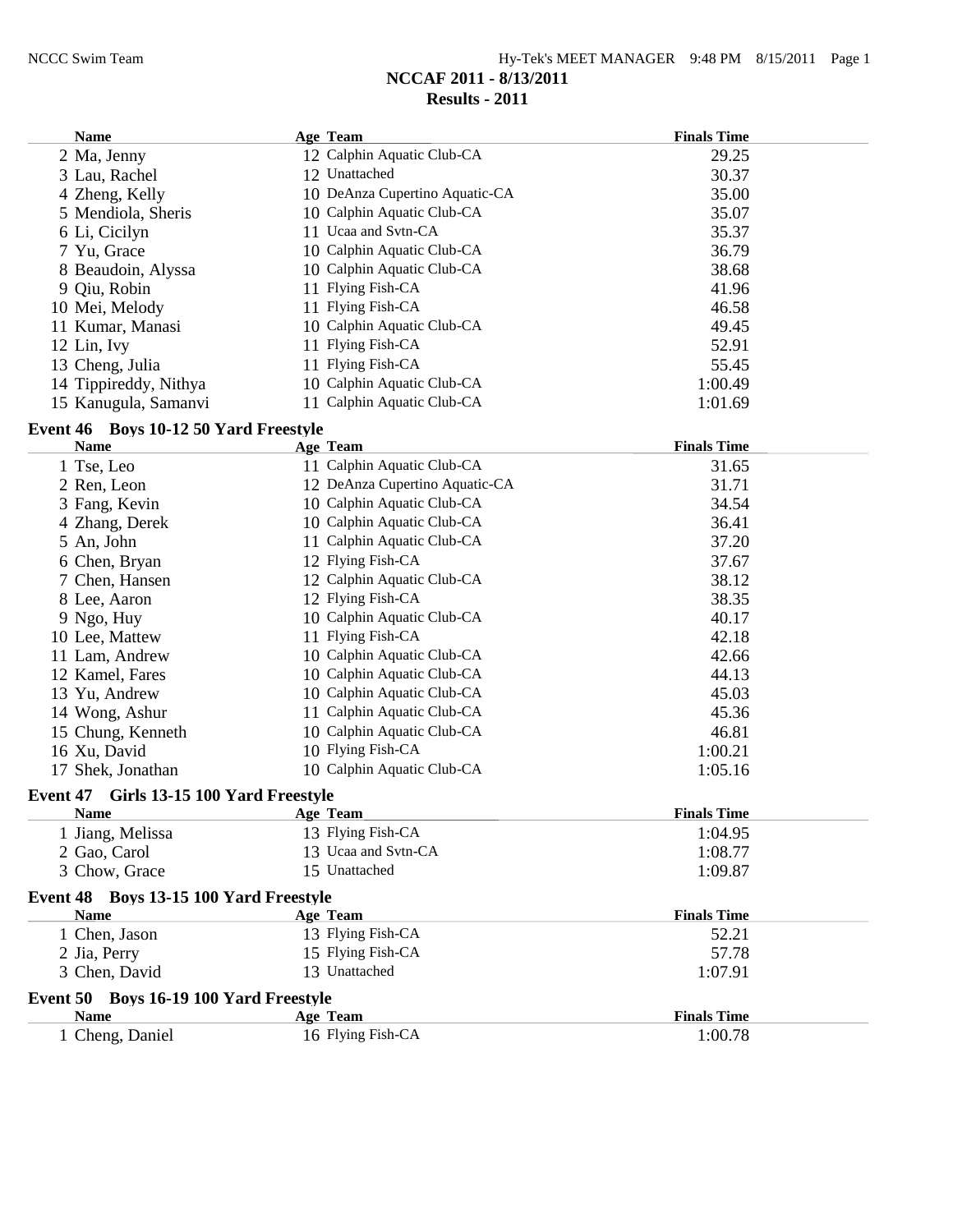| Event 51 Girls 6 & Under 50 Yard Breaststroke               |                                   |                    |
|-------------------------------------------------------------|-----------------------------------|--------------------|
| <b>Name</b>                                                 | Age Team                          | <b>Finals Time</b> |
| 1 Pei, Serena                                               | 6 Unattached                      | 1:00.13            |
| 2 Chu, Valerie                                              | 6 Flying Fish-CA                  | 1:20.65            |
| 3 Pan, Hanna                                                | 6 Flying Fish-CA                  | 1:20.81            |
| 4 Zhu, Angeline                                             | 6 Calphin Aquatic Club-CA         | 1:27.81            |
| 5 Liu, Michelle                                             | 6 Calphin Aquatic Club-CA         | 1:32.90            |
| Event 52 Boys 6 & Under 50 Yard Breaststroke                |                                   |                    |
| <b>Name</b>                                                 | Age Team                          | <b>Finals Time</b> |
| *1 Jia, Richard                                             | 6 Flying Fish-CA                  | 1:01.97            |
| *1 Chu, Jerry                                               | 6 Unattached                      | 1:01.97            |
| 3 Sun, Brandon                                              | 6 Calphin Aquatic Club-CA         | 1:06.07            |
| 4 Liu, Lionel                                               | 6 Calphin Aquatic Club-CA         | 1:10.22            |
| 5 Gong, Daniel                                              | 6 Calphin Aquatic Club-CA         | 1:33.28            |
| 6 Gao, Shaun                                                | 5 Calphin Aquatic Club-CA         | 1:42.37            |
| 7 Young, Michael                                            | 6 Flying Fish-CA                  | 1:52.09            |
| Event 53 Girls 7-9 50 Yard Breaststroke                     |                                   |                    |
| <b>Name</b>                                                 | Age Team                          | <b>Finals Time</b> |
| 1 Saito, Patricia                                           | 9 DeAnza Cupertino Aquatic-CA     | 49.87              |
| 2 Jia, Allison                                              | 9 BeiDa - ZhongLian Swimming Team | 50.09              |
| 3 Chung, Alyssa                                             | 9 Calphin Aquatic Club-CA         | 52.09              |
| 4 Xiao, Jamie                                               | 8 Barracudas Palo Alto ST-CA      | 53.28              |
| 5 Liu, Rayna                                                | 9 Hayward Recreation Center Swim  | 54.04              |
| 6 Chen, Kelly                                               | 9 Calphin Aquatic Club-CA         | 55.97              |
| 7 Sun, Stephanie                                            | 9 Calphin Aquatic Club-CA         | 57.08              |
| 8 Lowe, Helena                                              | 8 Piedmont Swim Team-CA           | 57.84              |
| 9 Fang, Mandy M                                             | 7 Calphin Aquatic Club-CA         | 58.59              |
| 10 Wang, Jessica                                            | 9 Barracudas Palo Alto ST-CA      | 59.75              |
| 11 Zhao, Rebacca                                            | 7 Ucaa and Svtn-CA                | 1:00.57            |
| 12 Leong, Courtney                                          | 9 Calphin Aquatic Club-CA         | 1:00.81            |
| 13 Ng, Ashlyn                                               | 7 Calphin Aquatic Club-CA         | 1:01.59            |
| 14 Huang, Bethany                                           | 8 Calphin Aquatic Club-CA         | 1:03.55            |
| 15 Chon, Jasmine                                            | 7 Flying Fish-CA                  | 1:05.12            |
| 16 Ng, Lesly                                                | 9 Calphin Aquatic Club-CA         | 1:06.25            |
| 17 Gao, Cynthia                                             | 7 Ucaa and Svtn-CA                | 1:11.22            |
| 18 Soohoo, Grace                                            | 9 Piedmont Swim Team-CA           | 1:14.69            |
| Event 54 Boys 7-9 50 Yard Breaststroke                      |                                   |                    |
| <b>Name</b>                                                 | <b>Age Team</b>                   | <b>Finals Time</b> |
| 1 Feng, Dylan                                               | 9 Calphin Aquatic Club-CA         | 47.97              |
| 2 Tse, Beau                                                 | 8 Calphin Aquatic Club-CA         | 55.00              |
| 3 Jia, Charlie                                              | 9 Flying Fish-CA                  | 58.32              |
| 4 Lau, Mitchel                                              | 8 BeiDa - ZhongLian Swimming Team | 1:00.38            |
| 5 Leong, Andrew                                             | 7 Calphin Aquatic Club-CA         | 1:01.47            |
| 6 Dong, Channing                                            | 7 Calphin Aquatic Club-CA         | 1:05.47            |
| 7 Ma, Eric                                                  | 9 Calphin Aquatic Club-CA         | 1:06.94            |
| 8 Bala, Sidharth                                            | 8 Calphin Aquatic Club-CA         | 1:18.87            |
| 9 Bobba, Sujal                                              | 7 Calphin Aquatic Club-CA         | 1:27.72            |
|                                                             |                                   |                    |
| Girls 10-12 50 Yard Breaststroke<br>Event 55<br><b>Name</b> | <b>Age Team</b>                   | <b>Finals Time</b> |
|                                                             | 12 Calphin Aquatic Club-CA        | 35.82              |
| 1 Ma, Jenny                                                 |                                   |                    |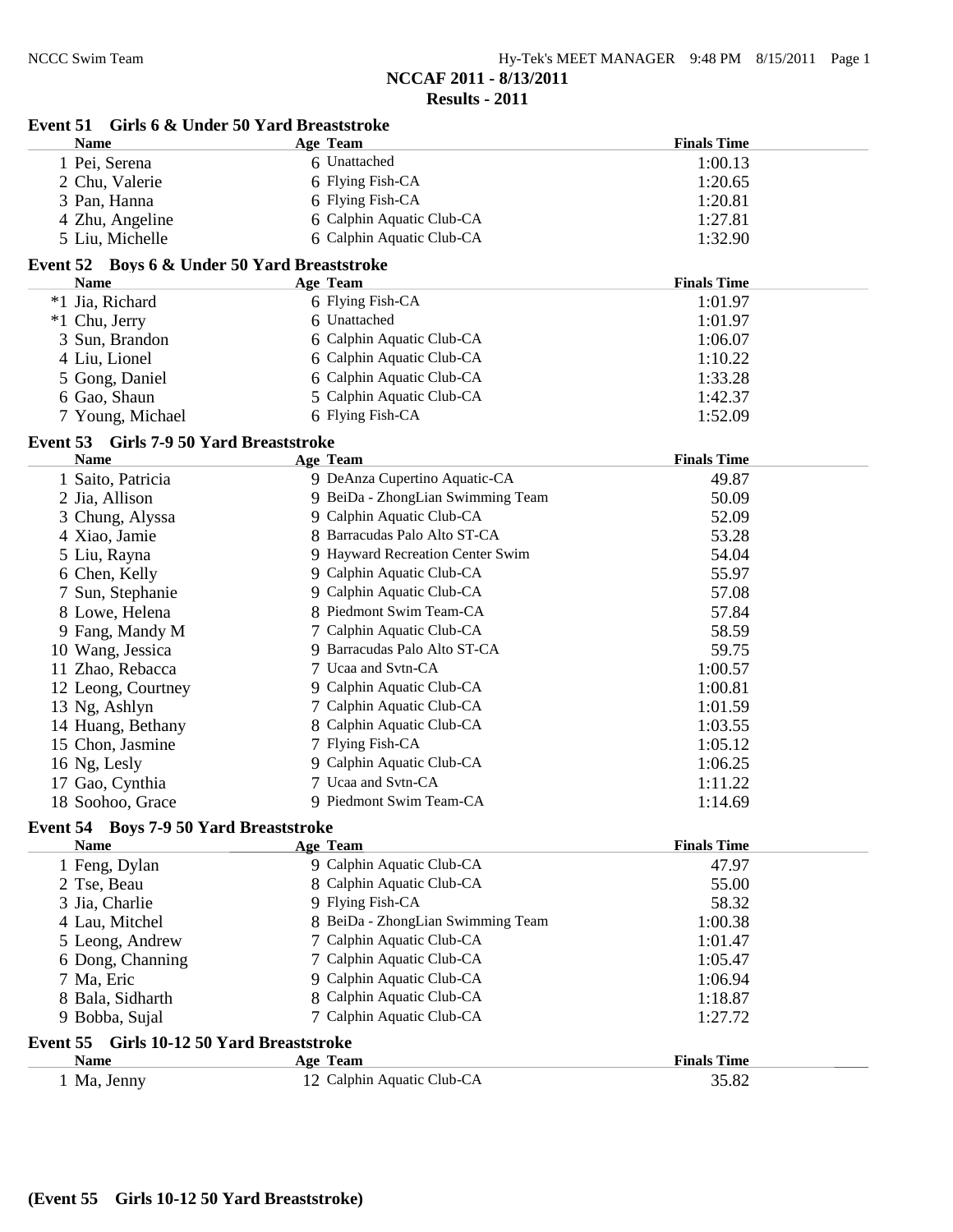| <b>Name</b>                                        | Age Team                          | <b>Finals Time</b> |
|----------------------------------------------------|-----------------------------------|--------------------|
| 2 He, Jessica                                      | 11 Calphin Aquatic Club-CA        | 38.68              |
| 3 Lau, Rachel                                      | 12 Unattached                     | 43.51              |
| 4 Wang, Julia                                      | 12 Calphin Aquatic Club-CA        | 43.59              |
| 5 Li, Cicilyn                                      | 11 Ucaa and Svtn-CA               | 44.06              |
| 6 Tong-Seely, Jasmine S                            | 10 Calphin Aquatic Club-CA        | 47.87              |
| 7 Fung, Kerry K                                    | 10 Hayward Recreation Center Swim | 49.78              |
| 8 Satyanarayana, Shruthi                           | 11 Calphin Aquatic Club-CA        | 50.87              |
| 9 Beaudoin, Alyssa                                 | 10 Calphin Aquatic Club-CA        | 53.89              |
| 10 Mei, Melody                                     | 11 Flying Fish-CA                 | 56.50              |
| 11 Bhutkar, Aishwarya                              | 10 Calphin Aquatic Club-CA        | 56.88              |
| 12 Kumar, Manasi                                   | 10 Calphin Aquatic Club-CA        | 57.28              |
| 13 Wong, Alice                                     | 10 Calphin Aquatic Club-CA        | 1:00.94            |
| 14 Wong, Trinity                                   | 10 Calphin Aquatic Club-CA        | 1:01.53            |
| Event 56 Boys 10-12 50 Yard Breaststroke           |                                   |                    |
| <b>Name</b>                                        | Age Team                          | <b>Finals Time</b> |
| 1 Ren, Leon                                        | 12 DeAnza Cupertino Aquatic-CA    | 40.37              |
| 2 Tse, Leo                                         | 11 Calphin Aquatic Club-CA        | 42.00              |
| 3 Fang, Kevin                                      | 10 Calphin Aquatic Club-CA        | 44.33              |
| 4 Shanthakumar, Viviq                              | 10 Calphin Aquatic Club-CA        | 45.00              |
| 5 Tang, Owen                                       | 12 Flying Fish-CA                 | 46.34              |
| 6 Lee, Mattew                                      | 11 Flying Fish-CA                 | 48.34              |
| 7 Self, William                                    | 11 Calphin Aquatic Club-CA        | 52.69              |
| 8 Lee, Aaron                                       | 12 Flying Fish-CA                 | 53.03              |
| 9 Wang, Zane                                       | 10 Flying Fish-CA                 | 55.77              |
| 10 Yu, Andrew                                      | 10 Calphin Aquatic Club-CA        | 57.41              |
| 11 Chung, Kenneth                                  | 10 Calphin Aquatic Club-CA        | 58.40              |
| 12 Shek, Jonathan                                  | 10 Calphin Aquatic Club-CA        | 1:00.72            |
| 13 Xu, David                                       | 10 Flying Fish-CA                 | 1:00.83            |
| Girls 13-15 100 Yard Breaststroke<br>Event 57      |                                   |                    |
| <b>Name</b>                                        | Age Team                          | <b>Finals Time</b> |
| 1 Jiang, Melissa                                   | 13 Flying Fish-CA                 | 1:24.10            |
| Event 58 Boys 13-15 100 Yard Breaststroke          |                                   |                    |
| <b>Name</b>                                        | Age Team                          | <b>Finals Time</b> |
| 1 Chen, Jason                                      | 13 Flying Fish-CA                 | 1:04.78            |
| 2 Lu, Kevin                                        | 13 Ucaa and Svtn-CA               | 1:06.09            |
| 3 Chen, David                                      | 13 Unattached                     | 1:23.07            |
| 4 Yin, Max                                         | 14 Flying Fish-CA                 | 1:31.39            |
| Men 16-19 100 Yard Breaststroke<br><b>Event 60</b> |                                   |                    |
| <b>Name</b>                                        | Age Team                          | <b>Finals Time</b> |
| 1 Cheng, Daniel                                    | 16 Flying Fish-CA                 | 1:19.84            |
| Event 61 Girls 7-9 50 Yard Backstroke              |                                   |                    |
| <b>Name</b>                                        | Age Team                          | <b>Finals Time</b> |
| 1 Cai, Elaine                                      | 9 Calphin Aquatic Club-CA         | 45.00              |
| 2 Wu, Amy                                          | 9 Barracudas Palo Alto ST-CA      | 46.47              |
| 3 Sun, Stephanie                                   | 9 Calphin Aquatic Club-CA         | 51.69              |
| 4 Jia, Allison                                     | 9 BeiDa - ZhongLian Swimming Team | 51.80              |
| 5 Chen, Kelly                                      | 9 Calphin Aquatic Club-CA         | 56.07              |
| 6 Xiao, Jamie                                      | 8 Barracudas Palo Alto ST-CA      | 56.84              |
|                                                    |                                   |                    |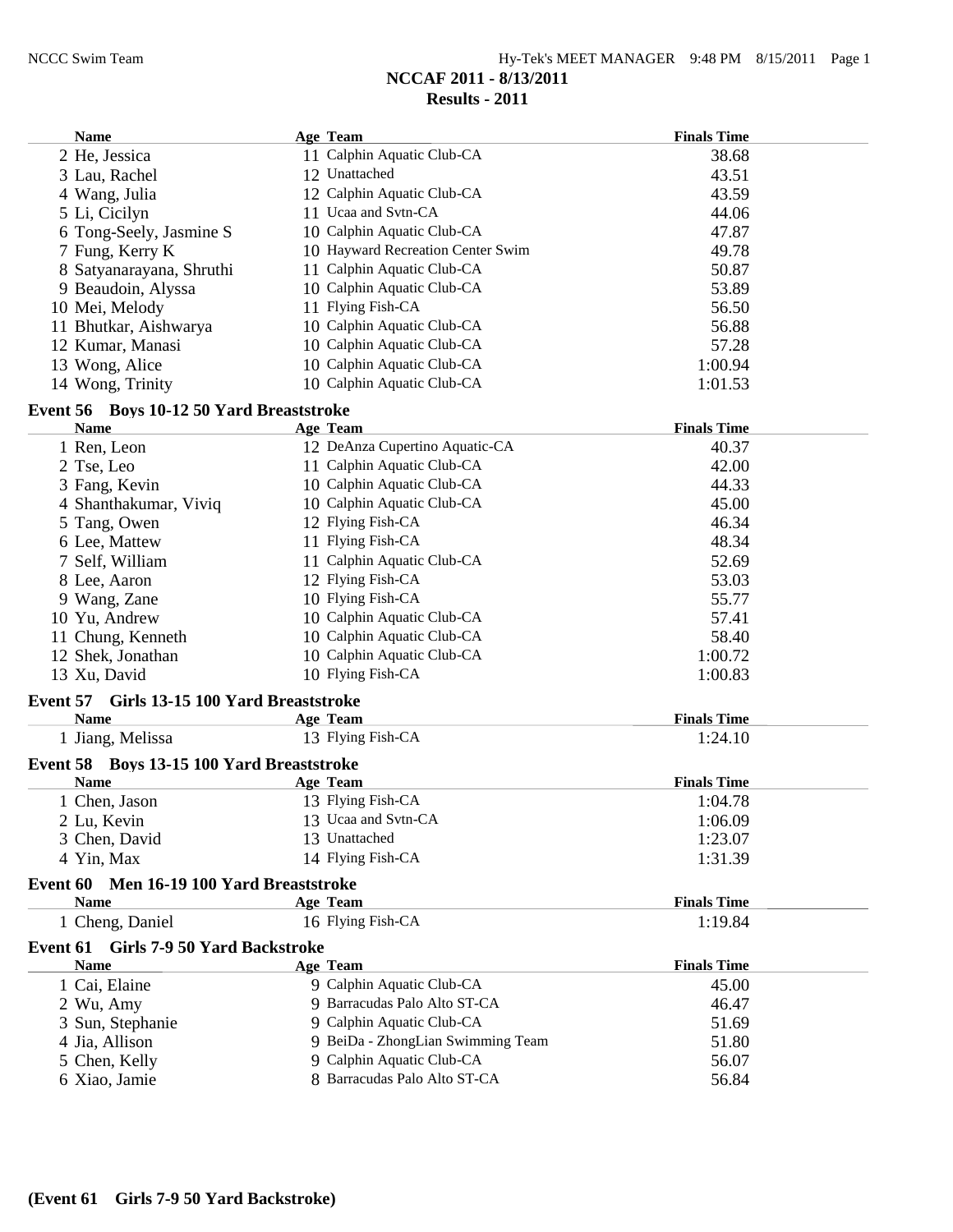| Name                                                   | Age Team                               | <b>Finals Time</b> |
|--------------------------------------------------------|----------------------------------------|--------------------|
| 7 Lowe, Helena                                         | 8 Piedmont Swim Team-CA                | 57.72              |
| 8 Leong, Courtney                                      | 9 Calphin Aquatic Club-CA              | 59.38              |
| 9 Li, Miranda                                          | 8 Barracudas Palo Alto ST-CA           | 1:01.63            |
| 10 Yue, Lucy                                           | 7 Calphin Aquatic Club-CA              | 1:12.53            |
| 11 Soohoo, Grace                                       | 9 Piedmont Swim Team-CA                | 1:13.57            |
| Event 62 Boys 7-9 50 Yard Backstroke                   |                                        |                    |
| <b>Name</b>                                            | Age Team                               | <b>Finals Time</b> |
| 1 Mau, James                                           | 8 Calphin Aquatic Club-CA              | 56.29              |
| 2 Jia, Charlie                                         | 9 Flying Fish-CA                       | 1:00.97            |
| 3 Ma, Eric                                             | 9 Calphin Aquatic Club-CA              | 1:05.65            |
| 4 Bobba, Sujal                                         | 7 Calphin Aquatic Club-CA              | 1:08.18            |
| 5 Dai, Davin                                           | 7 Calphin Aquatic Club-CA              | 1:14.95            |
| 6 Kodnad, Kushal                                       | 7 Calphin Aquatic Club-CA              | 1:29.96            |
|                                                        |                                        |                    |
| Event 63 Girls 10-12 50 Yard Backstroke<br><b>Name</b> |                                        | <b>Finals Time</b> |
|                                                        | Age Team<br>12 Calphin Aquatic Club-CA |                    |
| 1 Ma, Jenny                                            |                                        | 34.34              |
| 2 He, Jessica                                          | 11 Calphin Aquatic Club-CA             | 34.66              |
| 3 Wang, Julia                                          | 12 Calphin Aquatic Club-CA             | 39.74              |
| 4 Yu, Grace                                            | 10 Calphin Aquatic Club-CA             | 48.09              |
| 5 Bhutkar, Aishwarya                                   | 10 Calphin Aquatic Club-CA             | 58.59              |
| Event 64 Boys 10-12 50 Yard Backstroke                 |                                        |                    |
| <b>Name</b>                                            | <b>Age Team</b>                        | <b>Finals Time</b> |
| 1 Fang, Kevin                                          | 10 Calphin Aquatic Club-CA             | 41.19              |
| 2 Pedersen, Richard                                    | 11 Calphin Aquatic Club-CA             | 47.63              |
| 3 Zhou, Daniel                                         | 11 Calphin Aquatic Club-CA             | 48.30              |
| 4 Yu, Andrew                                           | 10 Calphin Aquatic Club-CA             | 57.25              |
| Girls 13-15 100 Yard Backstroke<br>Event 65            |                                        |                    |
| <b>Name</b>                                            | Age Team                               | <b>Finals Time</b> |
| 1 Jiang, Melissa                                       | 13 Flying Fish-CA                      | 1:16.47            |
| Event 66 Boys 13-15 100 Yard Backstroke                |                                        |                    |
| <b>Name</b>                                            | Age Team                               | <b>Finals Time</b> |
| 1 Chen, Jason                                          | 13 Flying Fish-CA                      | 1:08.69            |
| 2 Jia, Perry                                           | 15 Flying Fish-CA                      | 1:10.37            |
| Event 75 Girls 13-15 100 Yard Butterfly                |                                        |                    |
| <b>Name</b>                                            | Age Team                               | <b>Finals Time</b> |
| 1 Zhang, Isabel                                        | 14 Unattached                          | 1:14.47            |
| Event 76 Men 13-19 100 Yard Butterfly                  |                                        |                    |
| <b>Name</b>                                            | Age Team                               | <b>Finals Time</b> |
| 1 Chen, Jason                                          | 13 Flying Fish-CA                      | 1:00.61            |
| 2 Chen, David                                          | 13 Unattached                          | 1:17.31            |
| 3 Shek, Jeremy                                         | 13 Calphin Aquatic Club-CA             | 1:39.75            |
|                                                        |                                        |                    |
| Event 79 Girls 6 & Under 100 Yard IM                   |                                        |                    |
| <b>Name</b>                                            | Age Team                               | <b>Finals Time</b> |
| 1 Pan, Hanna                                           | 6 Flying Fish-CA                       | 1:14.28            |
| 2 Pei, Serena                                          | 6 Unattached                           | 1:57.47            |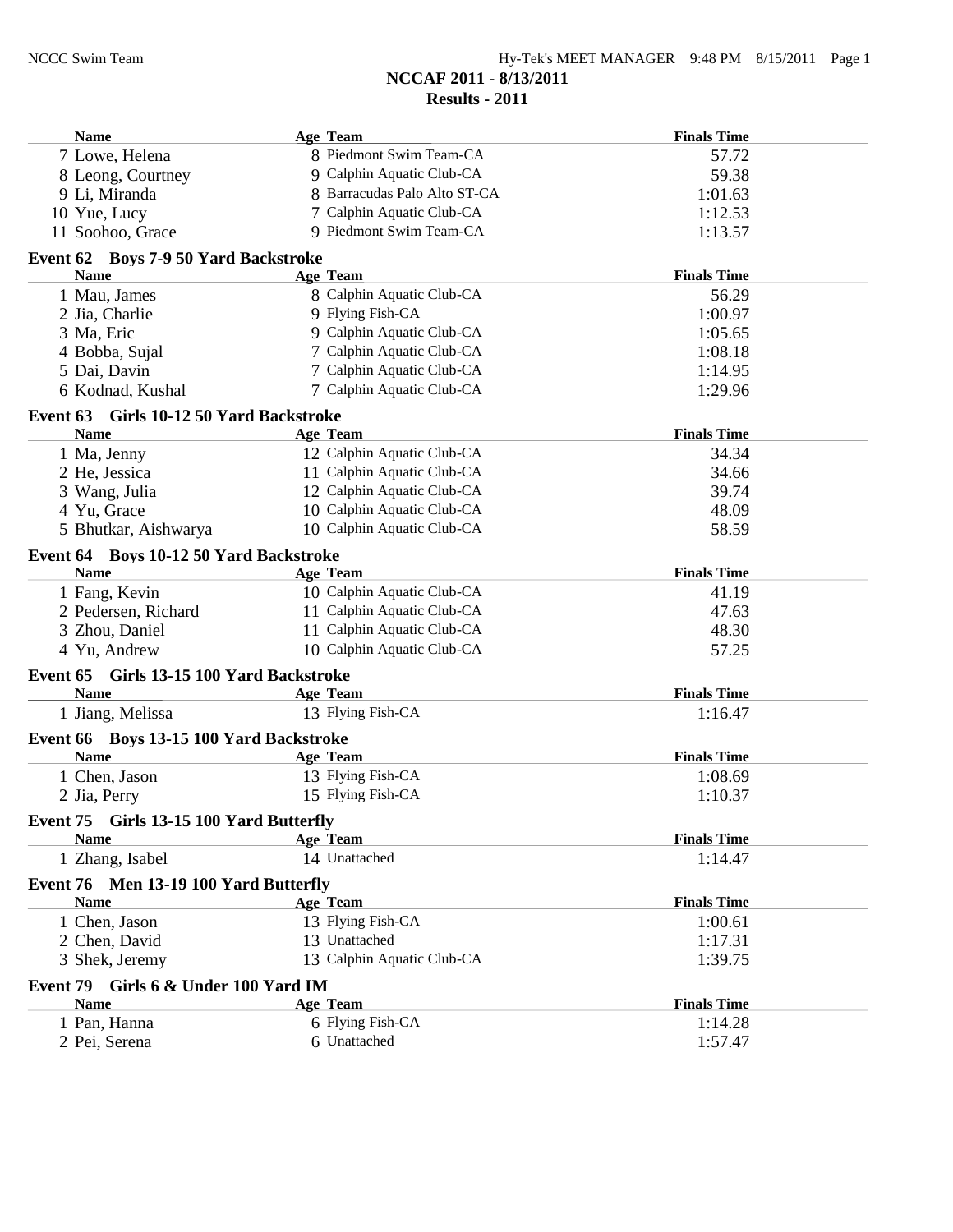**Event 80 Boys 6 & Under 100 Yard IM**

| Hy-Tek's MEET MANAGER 9:48 PM 8/15/2011 Page 1 |  |  |  |
|------------------------------------------------|--|--|--|
|------------------------------------------------|--|--|--|

**NCCAF 2011 - 8/13/2011**

| <b>Name</b>                                | Age Team                          | <b>Finals Time</b> |
|--------------------------------------------|-----------------------------------|--------------------|
| 1 Chu, Jerry                               | 6 Unattached                      | 2:12.22            |
| 2 Jia, Richard                             | 6 Flying Fish-CA                  | 2:12.63            |
| 3 Liu, Lionel                              | 6 Calphin Aquatic Club-CA         | 2:29.26            |
| 4 Sun, Brandon                             | 6 Calphin Aquatic Club-CA         | 2:33.38            |
| Event 81 Girls 7-9 100 Yard IM             |                                   |                    |
| <b>Name</b>                                | <b>Age Team</b>                   | <b>Finals Time</b> |
| 1 Cai, Elaine                              | 9 Calphin Aquatic Club-CA         | 1:34.78            |
| 2 Saito, Patricia                          | 9 DeAnza Cupertino Aquatic-CA     | 1:36.50            |
| 3 Litney, Loreli                           | 9 Calphin Aquatic Club-CA         | 1:37.73            |
| 4 Jia, Allison                             | 9 BeiDa - ZhongLian Swimming Team | 1:39.03            |
| 5 Sun, Stephanie                           | 9 Calphin Aquatic Club-CA         | 1:54.03            |
| 6 Fang, Mandy M                            | 7 Calphin Aquatic Club-CA         | 2:01.89            |
| 7 Leong, Courtney                          | 9 Calphin Aquatic Club-CA         | 2:06.41            |
| 8 Ng, Lesly                                | 9 Calphin Aquatic Club-CA         | 2:12.06            |
| 9 Jia, Angela                              | 7 BeiDa - ZhongLian Swimming Team | 2:15.20            |
| --- Gao, Erin                              | 8 Unattached                      | DQ                 |
|                                            |                                   |                    |
| Event 82 Boys 7-9 100 Yard IM              |                                   |                    |
| <b>Name</b>                                | Age Team                          | <b>Finals Time</b> |
| 1 He, James                                | 8 Calphin Aquatic Club-CA         | 1:26.66            |
| 2 Yang, Jerry                              | 9 Flying Fish-CA                  | 1:36.91            |
| 3 Chen, Hanlin                             | 7 Calphin Aquatic Club-CA         | 1:47.11            |
| 4 Tse, Beau                                | 8 Calphin Aquatic Club-CA         | 1:50.02            |
| 5 Jia, Charlie                             | 9 Flying Fish-CA                  | 1:58.50            |
| 6 Tong-Seely, Trenton                      | 7 Calphin Aquatic Club-CA         | 2:19.78            |
| <b>Girls 10-12 100 Yard IM</b><br>Event 83 |                                   |                    |
| <b>Name</b>                                | Age Team                          | <b>Finals Time</b> |
| 1 Ma, Jenny                                | 12 Calphin Aquatic Club-CA        | 1:11.72            |
| 2 Lau, Rachel                              | 12 Unattached                     | 1:16.78            |
| 3 Wang, Julia                              | 12 Calphin Aquatic Club-CA        | 1:25.79            |
| 4 Yu, Grace                                | 10 Calphin Aquatic Club-CA        | 1:39.94            |
| 5 Beaudoin, Alyssa                         | 10 Calphin Aquatic Club-CA        | 1:40.97            |
| 6 Tong-Seely, Jasmine S                    | 10 Calphin Aquatic Club-CA        | 2:00.06            |
| 7 Wong, Alice                              | 10 Calphin Aquatic Club-CA        | 2:03.03            |
| 8 Wong, Trinity                            | 10 Calphin Aquatic Club-CA        | 2:12.32            |
| <b>Event 84 Boys 10-12 100 Yard IM</b>     |                                   |                    |
| <b>Name</b>                                | Age Team                          | <b>Finals Time</b> |
| 1 Tse, Leo                                 | 11 Calphin Aquatic Club-CA        | 1:21.59            |
| 2 Fang, Kevin                              | 10 Calphin Aquatic Club-CA        | 1:25.23            |
| 3 Chen, Hansen                             | 12 Calphin Aquatic Club-CA        | 1:33.79            |
| 4 Liang, Andrew                            | 12 Flying Fish-CA                 | 1:35.72            |
| 5 Zhang, Derek                             | 10 Calphin Aquatic Club-CA        | 1:42.00            |
| 6 Yu, Andrew                               | 10 Calphin Aquatic Club-CA        | 1:57.38            |
|                                            |                                   |                    |
| <b>Girls 13-15 200 Yard IM</b><br>Event 85 |                                   |                    |
| <b>Name</b>                                | Age Team                          | <b>Finals Time</b> |
| 1 Jiang, Melissa                           | 13 Flying Fish-CA                 | 2:33.01            |
| 2 Zhang, Isabel                            | 14 Unattached                     | 2:43.47            |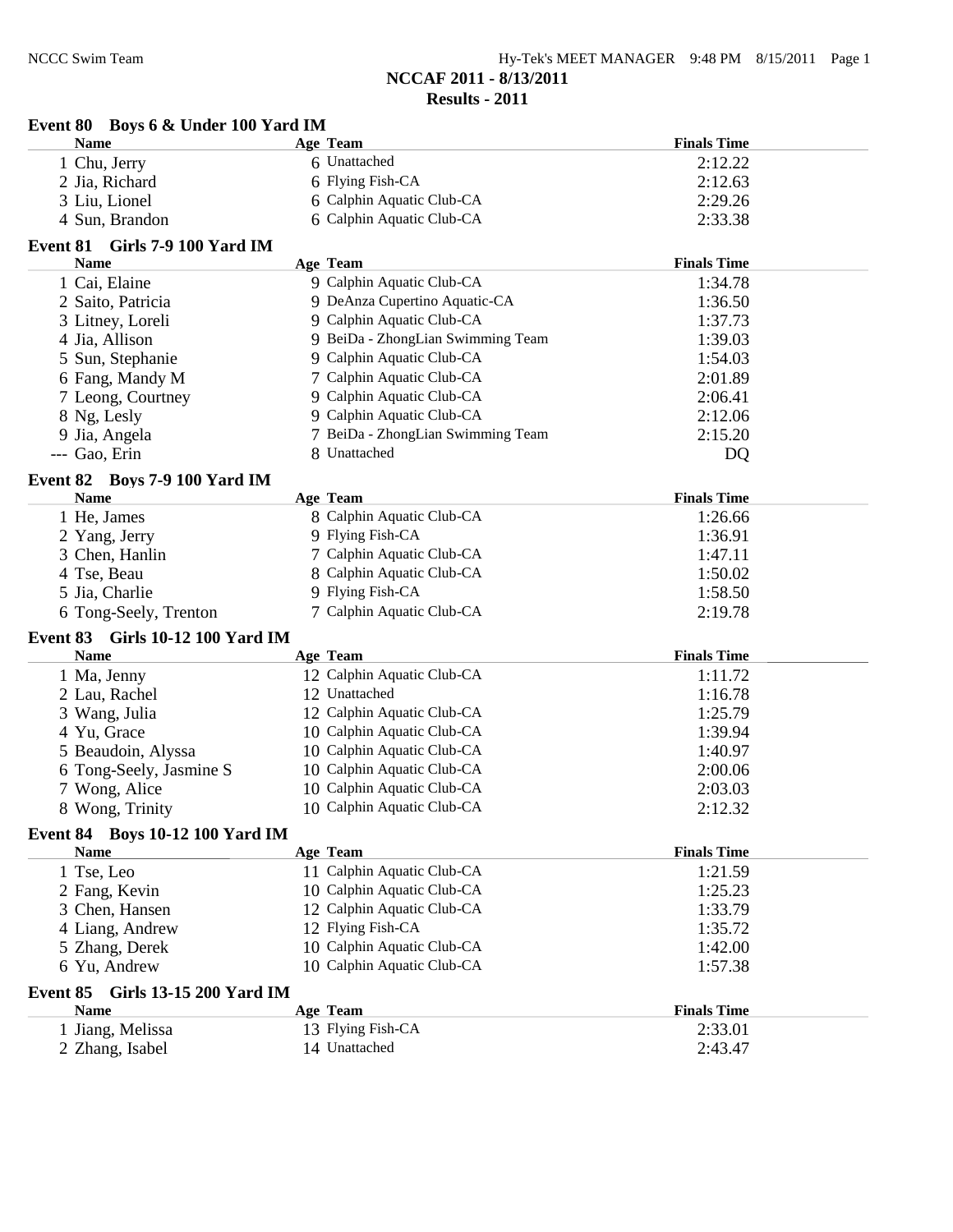| Event 86 Men 13-19 200 Yard IM                              |                   |                               |
|-------------------------------------------------------------|-------------------|-------------------------------|
| <b>Name</b>                                                 | <b>Age Team</b>   | <b>Finals Time</b>            |
| 1 Chen, Jason                                               | 13 Flying Fish-CA | 2:11.66                       |
| 2 Jia, Perry                                                | 15 Flying Fish-CA | 2:26.06                       |
| Event 89 Girls 6 & Under 200 Yard Freestyle Relay           |                   |                               |
| <b>Team</b>                                                 | <b>Relay</b>      | <b>Finals Time</b>            |
| 1 Flying Fish-CA                                            | B                 | 4:40.78                       |
| 2 Flying Fish-CA                                            | A                 | 4:50.17                       |
| Event 90 Boys 6 & Under 200 Yard Freestyle Relay            |                   |                               |
| <b>Team</b>                                                 | <b>Relay</b>      | <b>Finals Time</b>            |
| 1 Calphin Aquatic Club-CA                                   | A                 | 3:49.97                       |
| 2 Flying Fish-CA                                            | B                 | 5:11.80                       |
| Event 91 Girls 7-9 200 Yard Freestyle Relay                 |                   |                               |
| <b>Team</b>                                                 | <b>Relay</b>      | <b>Finals Time</b>            |
| 1 Calphin Aquatic Club-CA                                   | A                 | 3:00.97                       |
| 2 Barracudas Palo Alto ST-CA                                | А                 | 3:01.32                       |
| 3 Calphin Aquatic Club-CA                                   | B                 | 3:21.34                       |
| Event 92 Boys 7-9 200 Yard Freestyle Relay                  |                   |                               |
| <b>Team</b>                                                 | <b>Relay</b>      | <b>Finals Time</b>            |
| 1 Calphin Aquatic Club-CA                                   | A                 | 2:58.50                       |
| 2 Flying Fish-CA                                            | A                 | 3:27.23                       |
| 3 Calphin Aquatic Club-CA                                   | $\mathcal{C}$     | 3:34.66                       |
| 4 Calphin Aquatic Club-CA                                   | B                 | 4:38.03                       |
| Event 93 Girls 10-12 200 Yard Freestyle Relay               |                   |                               |
| <b>Team</b>                                                 | <b>Relay</b>      | <b>Finals Time</b>            |
| 1 Calphin Aquatic Club-CA                                   | A                 | 2:13.19                       |
| 2 Flying Fish-CA                                            | A                 | 3:01.13                       |
|                                                             |                   |                               |
| Event 94 Boys 10-12 200 Yard Freestyle Relay<br><b>Team</b> |                   | <b>Finals Time</b>            |
| 1 Calphin Aquatic Club-CA                                   | <b>Relay</b><br>A | 2:19.00                       |
| 2 Flying Fish-CA                                            | А                 | 2:45.41                       |
| 3 Flying Fish-CA                                            | B                 | 3:10.00                       |
| 4 Calphin Aquatic Club-CA                                   | B                 | 3:35.79                       |
|                                                             |                   |                               |
| Event 95 Girls 13-15 200 Yard Freestyle Relay               |                   |                               |
| Team<br>1 Flying Fish-CA                                    | <b>Relay</b><br>A | <b>Finals Time</b><br>1:54.00 |
|                                                             |                   |                               |
| Event 99 Girls 6 & Under 200 Yard Medley Relay              |                   |                               |
| <b>Team</b>                                                 | <b>Relay</b>      | <b>Finals Time</b>            |
| 1 Flying Fish-CA                                            | B                 | 5:25.93                       |
| Event 100 Boys 6 & Under 200 Yard Medley Relay              |                   |                               |
| <b>Team</b>                                                 | <b>Relay</b>      | <b>Finals Time</b>            |
| 1 Flying Fish-CA                                            | A                 | 5:15.99                       |
| Event 101<br>Girls 7-9 200 Yard Medley Relay                |                   |                               |
| <b>Team</b>                                                 | <b>Relay</b>      | <b>Finals Time</b>            |
| 1 Barracudas Palo Alto ST-CA                                | A                 | 3:23.47                       |
| 2 Calphin Aquatic Club-CA                                   | A                 | 3:30.22                       |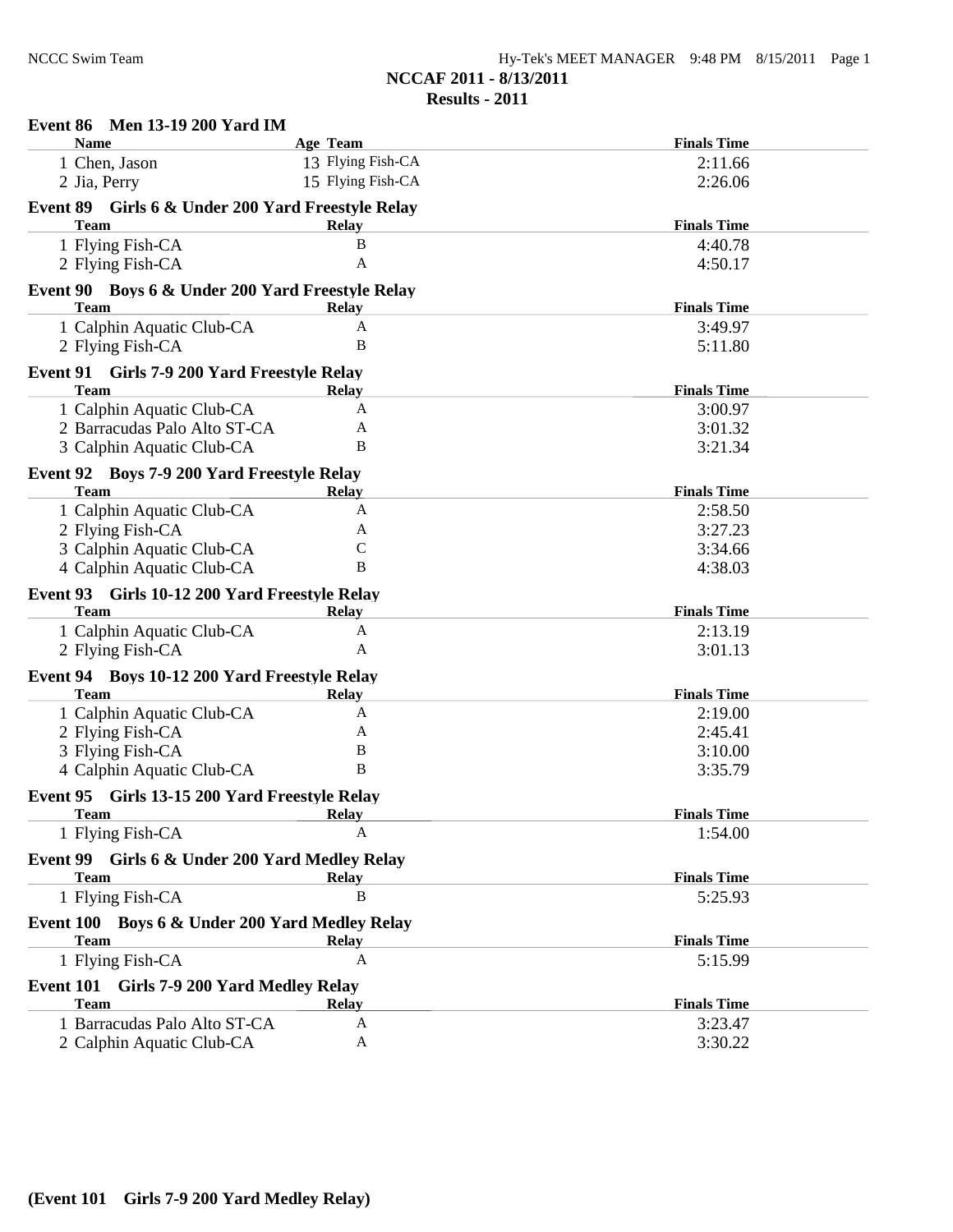| <b>Team</b>                                          | <b>Relay</b>                       | <b>Finals Time</b> |
|------------------------------------------------------|------------------------------------|--------------------|
| 3 Calphin Aquatic Club-CA                            | B                                  | 3:38.43            |
| Event 102 Boys 7-9 200 Yard Medley Relay             |                                    |                    |
| <b>Team</b>                                          | <b>Relay</b>                       | <b>Finals Time</b> |
| 1 Flying Fish-CA                                     | A                                  | 3:18.57            |
| 2 Calphin Aquatic Club-CA                            | B                                  | 4:02.94            |
| 3 Calphin Aquatic Club-CA                            | A                                  | 4:03.00            |
| Event 103 Girls 10-12 200 Yard Medley Relay          |                                    |                    |
| <b>Team</b>                                          | Relay                              | <b>Finals Time</b> |
| 1 Calphin Aquatic Club-CA                            | A                                  | 2:40.12            |
| 2 Flying Fish-CA                                     | A                                  | 2:50.37            |
| Event 104 Boys 10-12 200 Yard Medley Relay           |                                    |                    |
| <b>Team</b>                                          | Relay                              | <b>Finals Time</b> |
| 1 Calphin Aquatic Club-CA                            | A                                  | 2:44.47            |
| 2 Flying Fish-CA                                     | A                                  | 2:49.13            |
| 3 Flying Fish-CA                                     | B                                  | 3:01.43            |
|                                                      |                                    |                    |
| Event 110 Men 20-25 50 Yard Freestyle<br><b>Name</b> | Age Team                           | <b>Finals Time</b> |
| 1 Kang, Rob                                          | 20 BeiDa - ZhongLian Swimming Team | 29.65              |
| 2 Gao, Hui                                           | 20 BeiDa - ZhongLian Swimming Team | 39.48              |
| 3 Xiao, Xiao                                         | 25 Ucaa and Svtn-CA                | 1:04.00            |
|                                                      |                                    |                    |
| Event 111 Women 26-35 50 Yard Freestyle              |                                    |                    |
| <b>Name</b>                                          | <b>Age Team</b>                    | <b>Finals Time</b> |
| 1 Tsai, Ping-Chuan                                   | 30 BeiDa - ZhongLian Swimming Team | 34.15              |
| Event 112 Men 26-35 50 Yard Freestyle                |                                    |                    |
| <b>Name</b>                                          | <b>Age Team</b>                    | <b>Finals Time</b> |
| 1 Wu, Wei                                            | 26 BeiDa - ZhongLian Swimming Team | 24.19              |
| 2 Guan, Frank                                        | 26 Ucaa and Svtn-CA                | 24.81              |
| 3 Ni, Bin                                            | 30 Ucaa and Svtn-CA                | 32.97              |
| 4 Zheng, Jing                                        | 26 BeiDa - ZhongLian Swimming Team | 40.91              |
| Event 114 Men 36-45 50 Yard Freestyle                |                                    |                    |
| <b>Name</b>                                          | Age Team                           | <b>Finals Time</b> |
| 1 Fan, Kaiwei                                        | 36 BeiDa - ZhongLian Swimming Team | 26.69              |
| $2$ Ye, Bo                                           | 40 Ucaa and Svtn-CA                | 31.76              |
| 3 Yuan, Ke                                           | 45 Ucaa and Svtn-CA                | 34.06              |
| 4 Huang, George                                      | 36 BeiDa - ZhongLian Swimming Team | 34.77              |
| 5 Tan, Sui                                           | 43 Unattached                      | 35.97              |
| 6 Li, Weiheng                                        | 37 Ucaa and Svtn-CA                | 39.59              |
| 7 Jin, Wu                                            | 43 Ucaa and Svtn-CA                | 41.59              |
| Event 115 Women 46-55 50 Yard Freestyle              |                                    |                    |
| <b>Name</b>                                          | <b>Age Team</b>                    | <b>Finals Time</b> |
| 1 Dong, Yan                                          | 46 BeiDa - ZhongLian Swimming Team | 37.13              |
| Event 116 Men 46-55 50 Yard Freestyle                |                                    |                    |
| <b>Name</b>                                          | Age Team                           | <b>Finals Time</b> |
| 1 Dai, Howard                                        | 46 BeiDa - ZhongLian Swimming Team | 25.37              |
| 2 Saito, Shotaro                                     | 47 Unattached                      | 27.72              |
|                                                      |                                    |                    |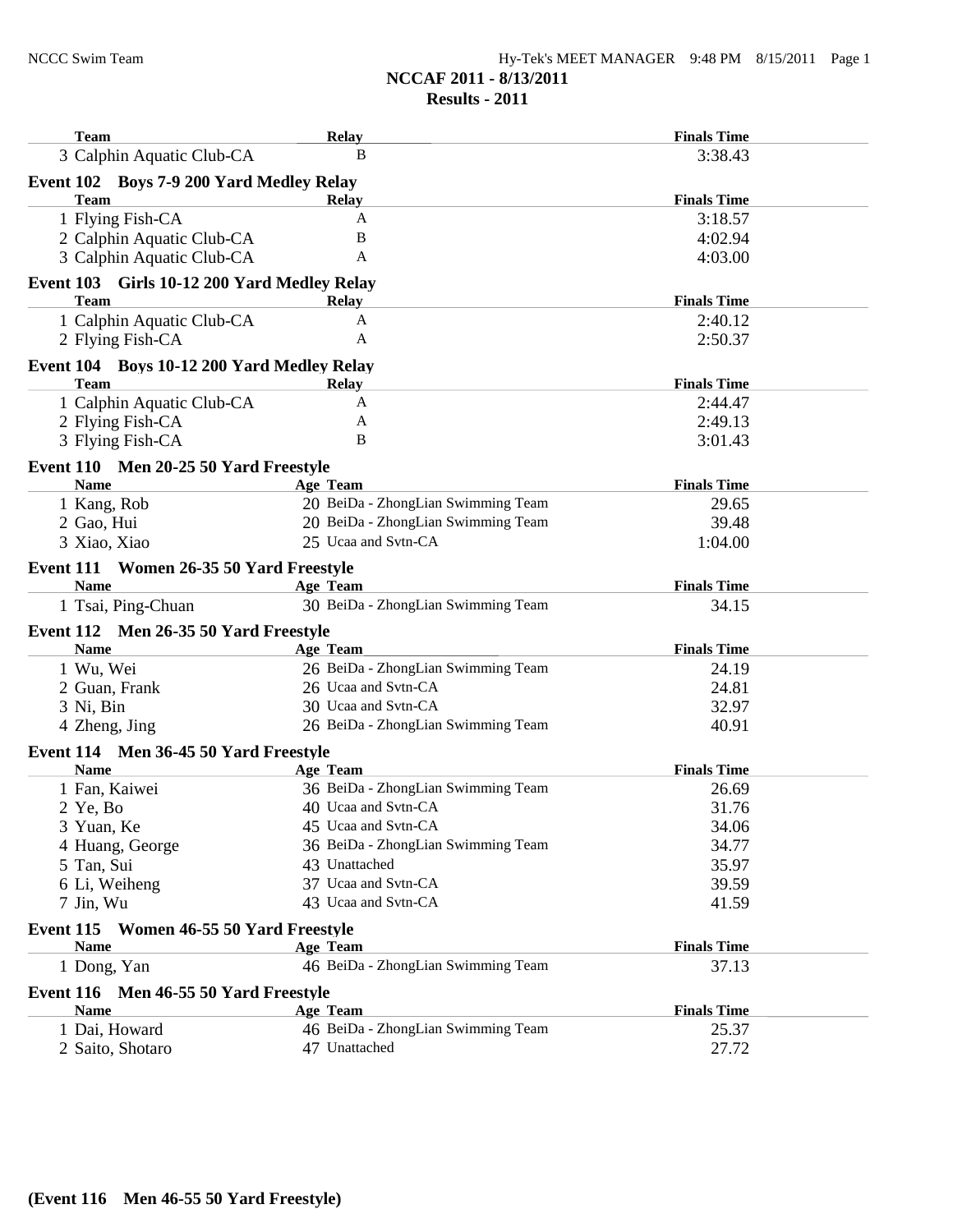| <b>Name</b>                                | Age Team                           | <b>Finals Time</b> |
|--------------------------------------------|------------------------------------|--------------------|
| 3 Jiao, Max                                | 46 BeiDa - ZhongLian Swimming Team | 28.09              |
| 4 Cui, Steve                               | 46 Ucaa and Svtn-CA                | 28.28              |
| 5 Shi, Hong                                | 46 Ucaa and Svtn-CA                | 32.72              |
| 6 Xu, Jianzhong                            | 50 Ucaa and Svtn-CA                | 33.43              |
| Event 117 Women 56-80 50 Yard Freestyle    |                                    |                    |
| <b>Name</b>                                | <b>Age Team</b>                    | <b>Finals Time</b> |
| 1 Chen, Ning                               | 56 BeiDa - ZhongLian Swimming Team | 52.12              |
| 2 Yang, Jiang Hong                         | 56 BeiDa - ZhongLian Swimming Team | 56.84              |
| Event 118 Men 56-65 50 Yard Freestyle      |                                    |                    |
| <b>Name</b>                                | Age Team                           | <b>Finals Time</b> |
| 1 Lin, Bing Zheng                          | 65 Flying Fish-CA                  | 42.47              |
| Event 118A Men 66-80 50 Yard Freestyle     |                                    |                    |
| <b>Name</b>                                | Age Team                           | <b>Finals Time</b> |
| 1 Huang, Renrong                           | 66 BeiDa - ZhongLian Swimming Team | 37.13              |
| Event 120 Men 20-25 50 Yard Breaststroke   |                                    |                    |
| <b>Name</b>                                | <b>Age Team</b>                    | <b>Finals Time</b> |
| 1 Gao, Hui                                 | 20 BeiDa - ZhongLian Swimming Team | 35.34              |
| 2 Qu, Jay                                  | 20 BeiDa - ZhongLian Swimming Team | 38.10              |
| 3 Wang, Shuo                               | 25 Ucaa and Svtn-CA                | 44.81              |
| Event 121 Women 26-35 50 Yard Breaststroke |                                    |                    |
| <b>Name</b>                                | <b>Age Team</b>                    | <b>Finals Time</b> |
| 1 Chen, Fei                                | 26 BeiDa - ZhongLian Swimming Team | 54.18              |
| 2 Zhang, Ying                              | 26 BeiDa - ZhongLian Swimming Team | 1:08.97            |
| Event 122 Men 26-35 50 Yard Breaststroke   |                                    |                    |
| <b>Name</b>                                | Age Team                           | <b>Finals Time</b> |
| 1 Guan, Frank                              | 26 Ucaa and Svtn-CA                | 29.59              |
| 2 Wu, Wei                                  | 26 BeiDa - ZhongLian Swimming Team | 31.75              |
| 3 Ni, Bin                                  | 30 Ucaa and Svtn-CA                | 49.44              |
| Event 123 Women 36-45 50 Yard Breaststroke |                                    |                    |
| <b>Name</b>                                | <b>Age Team</b>                    | <b>Finals Time</b> |
| 1 Chen, Michelle                           | 36 Flying Fish-CA                  | 44.69              |
| Event 124 Men 36-45 50 Yard Breaststroke   |                                    |                    |
| <b>Name</b>                                | <b>Age Team</b>                    | <b>Finals Time</b> |
| 1 Hu, Brian                                | 36 BeiDa - ZhongLian Swimming Team | 34.03              |
| 2 Shu, Chang                               | 36 Ucaa and Svtn-CA                | 38.72              |
| 3 Li, Robyn                                | 42 Ucaa and Svtn-CA                | 39.64              |
| 4 Jin, Wu                                  | 43 Ucaa and Svtn-CA                | 43.12              |
| 5 Xing, Norman                             | 36 Ucaa and Svtn-CA                | 1:07.19            |
| Event 125 Women 46-55 50 Yard Breaststroke |                                    |                    |
| <b>Name</b>                                | <b>Age Team</b>                    | <b>Finals Time</b> |
| 1 Wu, Fengling                             | 46 BeiDa - ZhongLian Swimming Team | 42.52              |
| 2 Yi-Ping, Sun                             | 46 BeiDa - ZhongLian Swimming Team | 55.66              |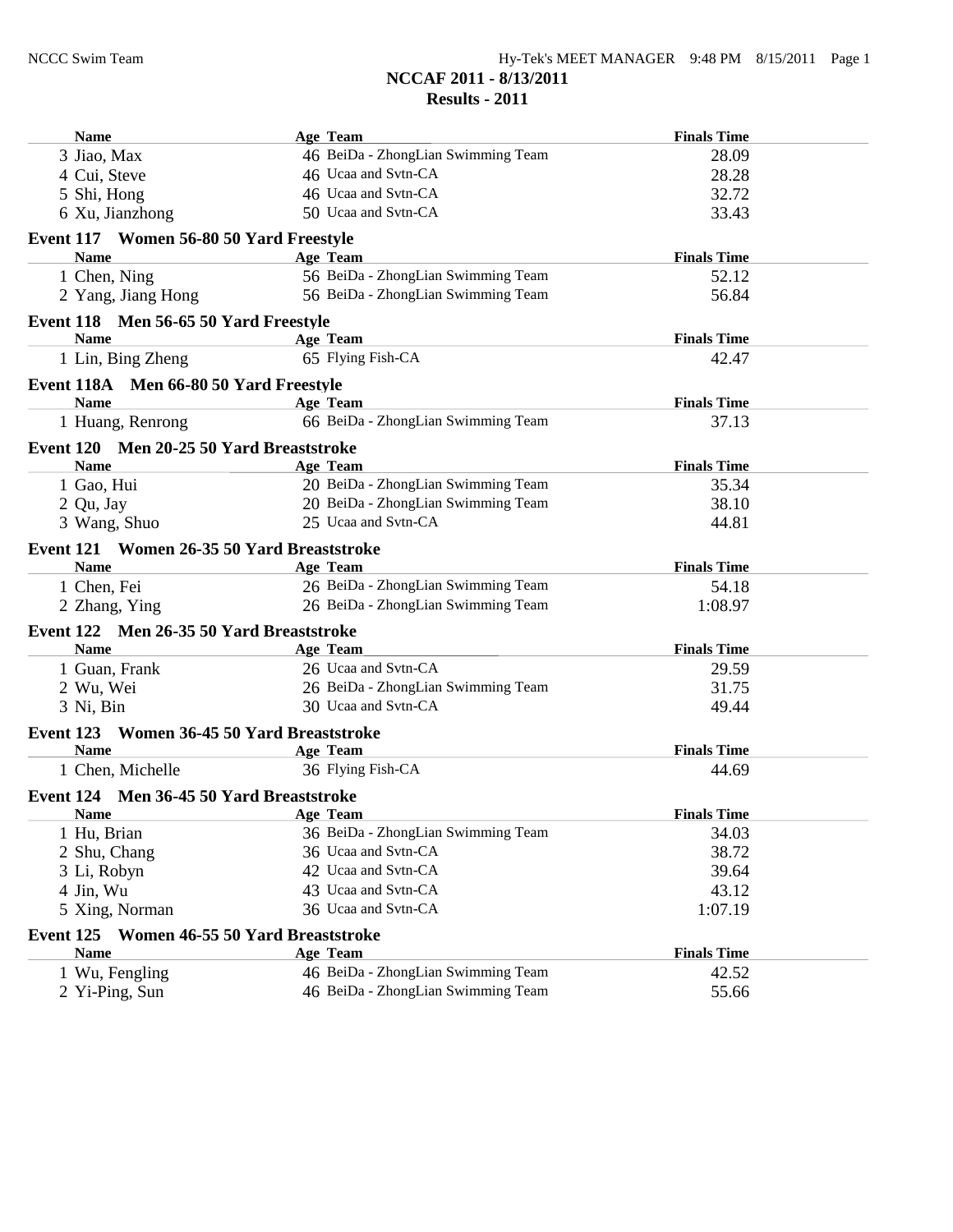| Hy-Tek's MEET MANAGER 9:48 PM 8/15/2011 Page 1 |  |  |
|------------------------------------------------|--|--|
|------------------------------------------------|--|--|

| Event 126 Men 46-55 50 Yard Breaststroke              |                                    |                    |
|-------------------------------------------------------|------------------------------------|--------------------|
| <b>Name</b>                                           | <b>Age Team</b>                    | <b>Finals Time</b> |
| 1 Liu, Qiang                                          | 50 Ucaa and Svtn-CA                | 32.29              |
| 2 Cui, Steve                                          | 46 Ucaa and Svtn-CA                | 37.22              |
| 3 Xie, John                                           | 50 Ucaa and Svtn-CA                | 50.75              |
| Event 127 Women 56-80 50 Yard Breaststroke            |                                    |                    |
| <b>Name</b>                                           | <b>Age Team</b>                    | <b>Finals Time</b> |
| 1 Chen, Ning                                          | 56 BeiDa - ZhongLian Swimming Team | 54.80              |
| 2 Yang, Jiang Hong                                    | 56 BeiDa - ZhongLian Swimming Team | 54.94              |
| 3 Yue, Shan                                           | 56 BeiDa - ZhongLian Swimming Team | 55.91              |
| Event 128 Men 56-65 50 Yard Breaststroke              |                                    |                    |
| <b>Name</b>                                           | Age Team                           | <b>Finals Time</b> |
| 1 Xing, Geoffery                                      | 56 Ucaa and Svtn-CA                | 37.66              |
| 2 Yu, Da An                                           | 56 BeiDa - ZhongLian Swimming Team | 45.09              |
| 3 Xie, Ding-Guo                                       | 56 BeiDa - ZhongLian Swimming Team | 1:07.99            |
| Event 128A Men 66-80 50 Yard Breaststroke             |                                    |                    |
| <b>Name</b>                                           | Age Team                           | <b>Finals Time</b> |
| 1 Huang, Renrong                                      | 66 BeiDa - ZhongLian Swimming Team | 39.57              |
| 2 Ye, Juduo                                           | 66 BeiDa - ZhongLian Swimming Team | 50.09              |
| Event 131 Women 26-35 50 Yard Backstroke              |                                    |                    |
| <b>Name</b>                                           | <b>Age Team</b>                    | <b>Finals Time</b> |
| 1 Chen, Fei                                           | 26 BeiDa - ZhongLian Swimming Team | 1:00.22            |
|                                                       |                                    |                    |
| Event 132 Men 26-35 50 Yard Backstroke<br><b>Name</b> | Age Team                           | <b>Finals Time</b> |
| 1 Ni, Bin                                             | 30 Ucaa and Svtn-CA                | 52.90              |
|                                                       |                                    |                    |
| Event 133 Women 36-45 50 Yard Backstroke              |                                    |                    |
| <b>Name</b>                                           | Age Team                           | <b>Finals Time</b> |
| 1 Chen, Michelle                                      | 36 Flying Fish-CA                  | 50.99              |
| 2 Tian, Yue                                           | 36 BeiDa - ZhongLian Swimming Team | 59.13              |
| Event 134 Men 36-45 50 Yard Backstroke                |                                    |                    |
| <b>Name</b>                                           | Age Team                           | <b>Finals Time</b> |
| 1 Hu, Brian                                           | 36 BeiDa - ZhongLian Swimming Team | 40.00              |
| 2 Tan, Sui                                            | 43 Unattached                      | 47.25              |
| Event 135 Women 46-55 50 Yard Backstroke              |                                    |                    |
| <b>Name</b>                                           | Age Team                           | <b>Finals Time</b> |
| 1 Wu, Fengling                                        | 46 BeiDa - ZhongLian Swimming Team | 48.82              |
| Event 135A Women 56-80 50 Yard Backstroke             |                                    |                    |
| <b>Name</b>                                           | <b>Age Team</b>                    | <b>Finals Time</b> |
| 1 Yang, Jiang Hong                                    | 56 BeiDa - ZhongLian Swimming Team | 1:04.50            |
| Men 46-55 50 Yard Backstroke<br>Event 136             |                                    |                    |
| <b>Name</b>                                           | Age Team                           | <b>Finals Time</b> |
| 1 Dai, Howard                                         | 46 BeiDa - ZhongLian Swimming Team | 31.81              |
| 2 Deng, Edward                                        | 46 Ucaa and Svtn-CA                | 34.41              |
| 3 Jiao, Max                                           | 46 BeiDa - ZhongLian Swimming Team | 37.60              |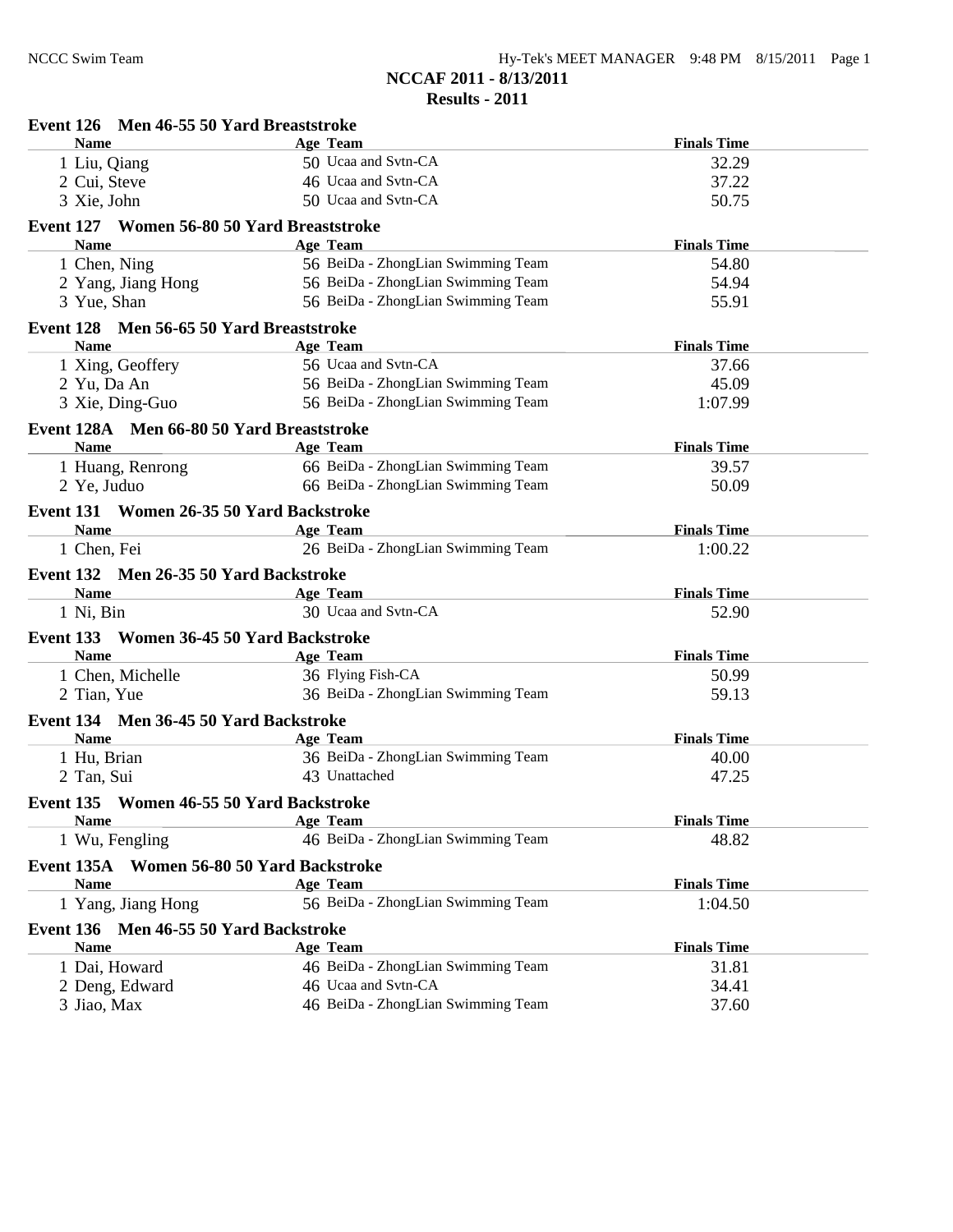| Event 138 Men 20-25 50 Yard Butterfly                 |                                    |                    |
|-------------------------------------------------------|------------------------------------|--------------------|
| <b>Name</b>                                           | Age Team                           | <b>Finals Time</b> |
| 1 Gao, Hui                                            | 20 BeiDa - ZhongLian Swimming Team | 37.78              |
| Event 139 Women 26-35 50 Yard Butterfly               |                                    |                    |
| <b>Name</b>                                           | Age Team                           | <b>Finals Time</b> |
| 1 Tsai, Ping-Chuan                                    | 30 BeiDa - ZhongLian Swimming Team | 38.22              |
| Event 140 Men 26-35 50 Yard Butterfly                 |                                    |                    |
| <b>Name</b>                                           | Age Team                           | <b>Finals Time</b> |
| 1 Guan, Frank                                         | 26 Ucaa and Svtn-CA                | 27.31              |
| 2 Ni, Bin                                             | 30 Ucaa and Svtn-CA                | 39.03              |
| Event 141 Women 36-45 50 Yard Butterfly               |                                    |                    |
| <b>Name</b>                                           | Age Team                           | <b>Finals Time</b> |
| 1 Tian, Yue                                           | 36 BeiDa - ZhongLian Swimming Team | 50.22              |
| Event 142 Men 36-45 50 Yard Butterfly                 |                                    |                    |
| <b>Name</b>                                           | Age Team                           | <b>Finals Time</b> |
| 1 Fan, Kaiwei                                         | 36 BeiDa - ZhongLian Swimming Team | 33.82              |
| 2 Yuan, Ke                                            | 45 Ucaa and Svtn-CA                | 35.03              |
| 3 Shu, Chang                                          | 36 Ucaa and Svtn-CA                | 39.37              |
| 4 Jin, Wu                                             | 43 Ucaa and Svtn-CA                | 43.00              |
| 5 Huang, George                                       | 36 BeiDa - ZhongLian Swimming Team | 43.48              |
| Event 143 Women 46-55 50 Yard Butterfly               |                                    |                    |
| <b>Name</b>                                           | Age Team                           | <b>Finals Time</b> |
| 1 Dong, Yan                                           | 46 BeiDa - ZhongLian Swimming Team | 44.34              |
| Event 144 Men 46-55 50 Yard Butterfly                 |                                    |                    |
| <b>Name</b>                                           | Age Team                           | <b>Finals Time</b> |
| 1 Deng, Edward                                        | 46 Ucaa and Svtn-CA                | 28.43              |
| 2 Dai, Howard                                         | 46 BeiDa - ZhongLian Swimming Team | 28.50              |
| 3 Saito, Shotaro                                      | 47 Unattached                      | 29.09              |
| 4 Shi, Hong                                           | 46 Ucaa and Svtn-CA                | 39.95              |
| 5 Wu, Allen                                           | 46 Ucaa and Svtn-CA                | 42.67              |
| Event 144A Men 56-65 50 Yard Butterfly                |                                    |                    |
| <b>Name</b>                                           | Age Team                           | <b>Finals Time</b> |
| 1 Xing, Geoffery                                      | 56 Ucaa and Svtn-CA                | 32.85              |
| Event 144B Men 66-80 50 Yard Butterfly                |                                    |                    |
| <b>Name</b>                                           | Age Team                           | <b>Finals Time</b> |
| 1 Ye, Juduo                                           | 66 BeiDa - ZhongLian Swimming Team | 58.79              |
| Event 146 Men 20-25 100 Yard Freestyle                |                                    |                    |
| <b>Name</b>                                           | Age Team                           | <b>Finals Time</b> |
| 1 Gao, Hui                                            | 20 BeiDa - ZhongLian Swimming Team | 1:16.44            |
|                                                       |                                    |                    |
| Event 148 Men 26-35 100 Yard Freestyle<br><b>Name</b> | Age Team                           | <b>Finals Time</b> |
| 1 Guan, Frank                                         | 26 Ucaa and Svtn-CA                | 56.34              |
| 2 Ni, Bin                                             | 30 Ucaa and Svtn-CA                | 1:15.35            |
| 3 Ho, Johnson                                         | 26 Ucaa and Svtn-CA                | 1:30.75            |
| 4 Zheng, Jing                                         | 26 BeiDa - ZhongLian Swimming Team | 1:33.20            |
|                                                       |                                    |                    |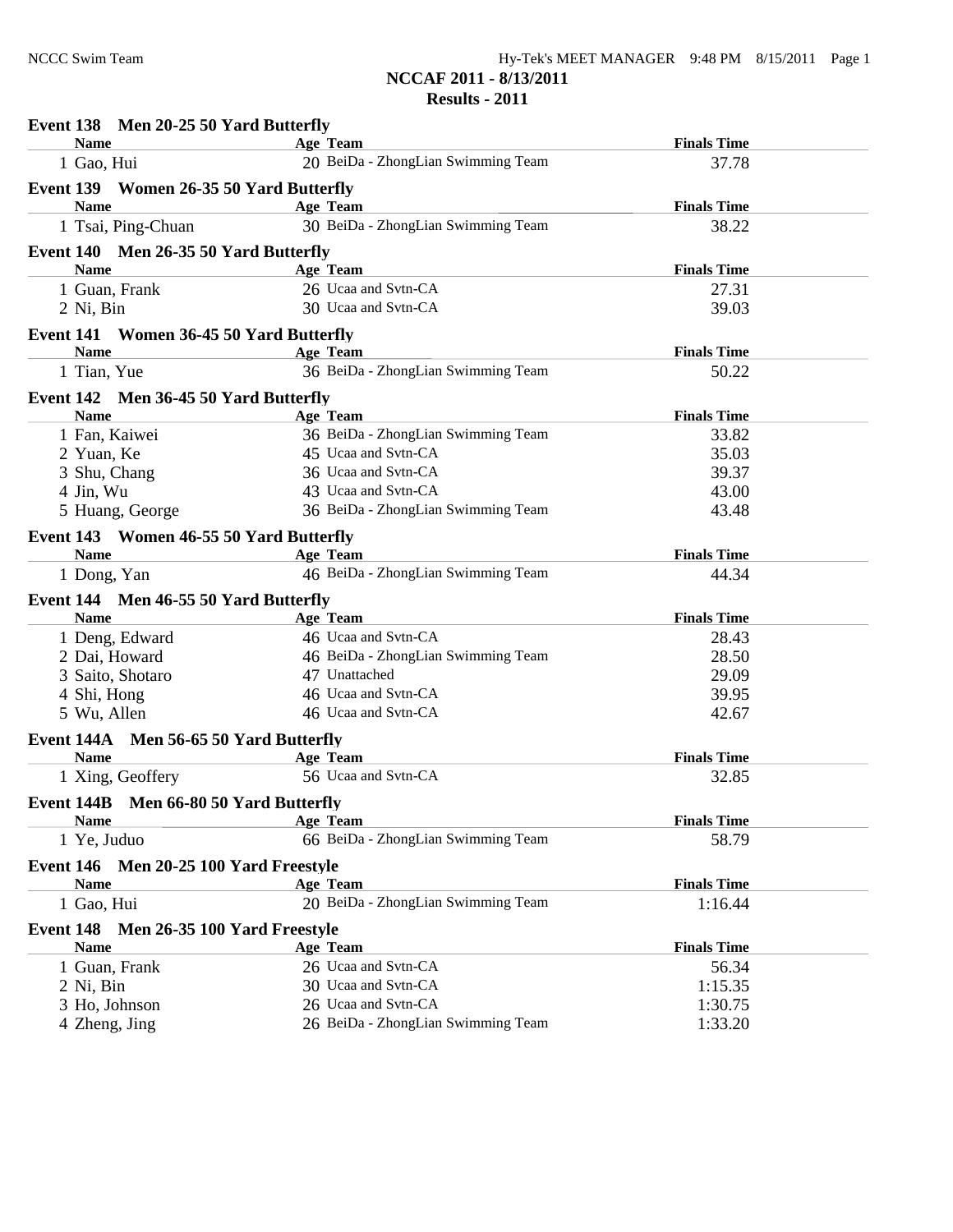| Event 150 Men 36-45 100 Yard Freestyle                      |                                    |                    |
|-------------------------------------------------------------|------------------------------------|--------------------|
| <b>Name</b>                                                 | Age Team                           | <b>Finals Time</b> |
| 1 Ye, Bo                                                    | 40 Ucaa and Svtn-CA                | 1:13.09            |
| 2 Huang, George                                             | 36 BeiDa - ZhongLian Swimming Team | 1:16.44            |
| 3 Tan, Sui                                                  | 43 Unattached                      | 1:23.85            |
| 4 Li, Robyn                                                 | 42 Ucaa and Svtn-CA                | 1:26.84            |
| Event 151 Women 46-55 100 Yard Freestyle                    |                                    |                    |
| <b>Name</b>                                                 | <b>Age Team</b>                    | <b>Finals Time</b> |
| 1 Dong, Yan                                                 | 46 BeiDa - ZhongLian Swimming Team | 1:26.50            |
| Event 152 Men 46-55 100 Yard Freestyle                      |                                    |                    |
| <b>Name</b>                                                 | Age Team                           | <b>Finals Time</b> |
| 1 Cui, Steve                                                | 46 Ucaa and Svtn-CA                | 1:03.09            |
| 2 Jiao, Max                                                 | 46 BeiDa - ZhongLian Swimming Team | 1:07.47            |
| 3 Xu, Jianzhong                                             | 50 Ucaa and Svtn-CA                | 1:14.87            |
| Event 154 Men 56-65 100 Yard Freestyle                      |                                    |                    |
| <b>Name</b><br>the control of the control of the control of | Age Team                           | <b>Finals Time</b> |
| 1 Gong, Peter                                               | 56 BeiDa - ZhongLian Swimming Team | 1:37.33            |
|                                                             |                                    |                    |
| Event 156 Men 20-25 100 Yard Breaststroke                   |                                    |                    |
| <b>Name</b>                                                 | <b>Age Team</b>                    | <b>Finals Time</b> |
| 1 Gao, Hui                                                  | 20 BeiDa - ZhongLian Swimming Team | 1:23.42            |
| 2 Kang, Rob                                                 | 20 BeiDa - ZhongLian Swimming Team | 1:24.25            |
| Event 157 Women 26-35 100 Yard Breaststroke                 |                                    |                    |
| <b>Name</b>                                                 | <b>Age Team</b>                    | <b>Finals Time</b> |
| 1 Chen, Fei                                                 | 26 BeiDa - ZhongLian Swimming Team | 2:00.31            |
| 2 Zhang, Ying                                               | 26 BeiDa - ZhongLian Swimming Team | 2:39.15            |
| Event 158 Men 26-35 100 Yard Breaststroke                   |                                    |                    |
| <b>Name</b>                                                 | <b>Age Team</b>                    | <b>Finals Time</b> |
| 1 Guan, Frank                                               | 26 Ucaa and Svtn-CA                | 1:09.88            |
| 2 Qi, Mingrui                                               | 33 Ucaa and Svtn-CA                | 2:00.72            |
| Event 159 Women 36-45 100 Yard Breaststroke                 |                                    |                    |
| <b>Name</b>                                                 | <b>Age Team</b>                    | <b>Finals Time</b> |
| 1 Chen, Michelle                                            | 36 Flying Fish-CA                  | 1:41.59            |
| Event 160 Men 36-45 100 Yard Breaststroke                   |                                    |                    |
| <b>Name</b>                                                 | <b>Age Team</b>                    | <b>Finals Time</b> |
| 1 Hu, Brian                                                 | 36 BeiDa - ZhongLian Swimming Team | 1:26.41            |
|                                                             | 42 Ucaa and Svtn-CA                |                    |
| 2 Li, Robyn                                                 | 37 Ucaa and Svtn-CA                | 1:30.38<br>1:43.86 |
| 3 Li, Weiheng                                               |                                    |                    |
| Event 161 Women 46-55 100 Yard Breaststroke                 |                                    |                    |
| <b>Name</b>                                                 | Age Team                           | <b>Finals Time</b> |
| 1 Wu, Fengling                                              | 46 BeiDa - ZhongLian Swimming Team | 1:38.41            |
| 2 Yi-Ping, Sun                                              | 46 BeiDa - ZhongLian Swimming Team | 2:02.21            |
| Event 162 Men 46-55 100 Yard Breaststroke                   |                                    |                    |
| <b>Name</b>                                                 | <b>Age Team</b>                    | <b>Finals Time</b> |
| 1 Deng, Edward                                              | 46 Ucaa and Svtn-CA                | 1:13.06            |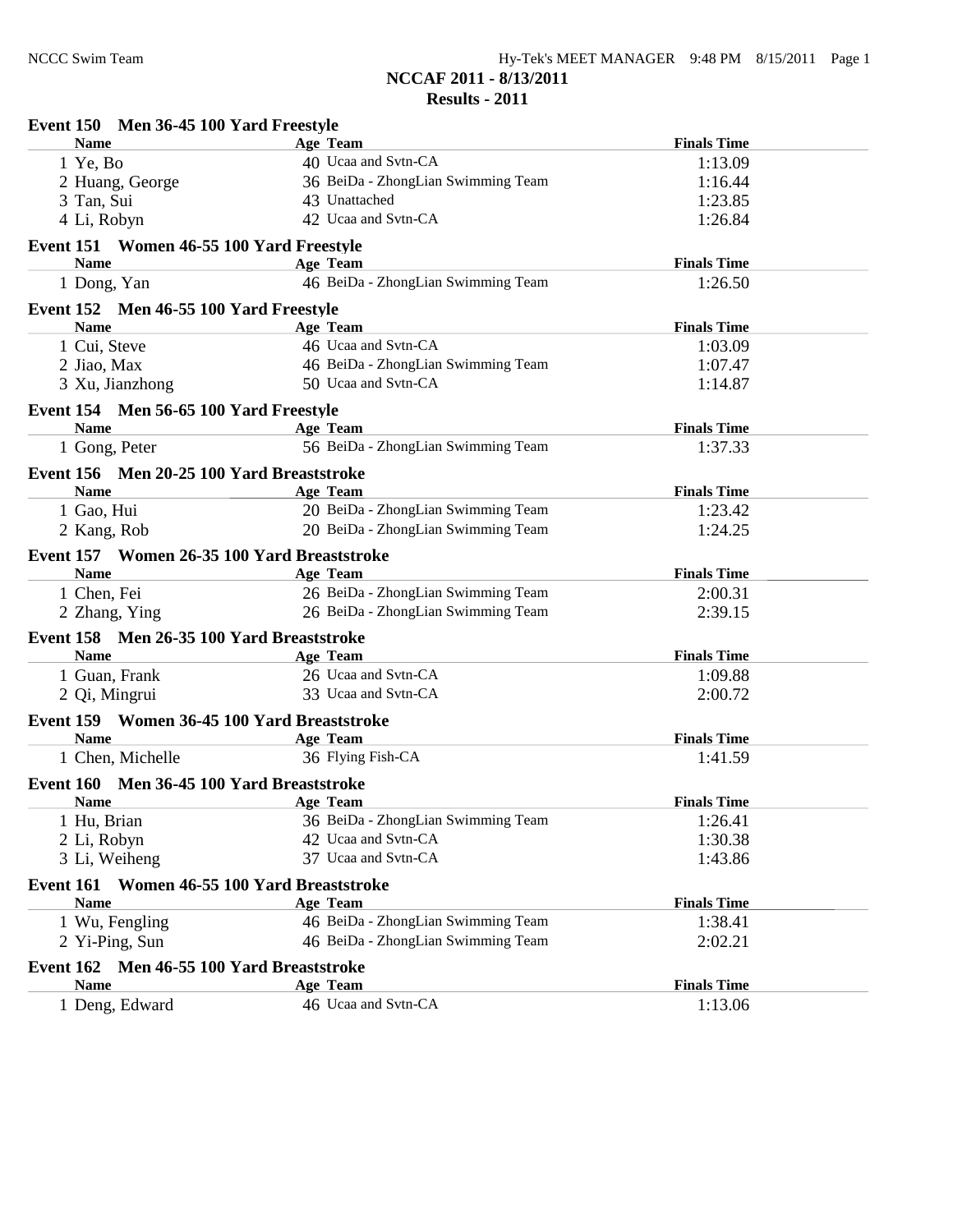| Event 163 Women 56-80 100 Yard Breaststroke    |                                    |                    |
|------------------------------------------------|------------------------------------|--------------------|
| <b>Name</b>                                    | Age Team                           | <b>Finals Time</b> |
| 1 Chen, Ning                                   | 56 BeiDa - ZhongLian Swimming Team | 1:57.00            |
| Event 164 Men 56-80 100 Yard Breaststroke      |                                    |                    |
| <b>Name</b>                                    | <b>Age Team</b>                    | <b>Finals Time</b> |
| 1 Xing, Geoffery                               | 56 Ucaa and Svtn-CA                | 1:20.91            |
| 2 Li, Jianhuang                                | 56 BeiDa - ZhongLian Swimming Team | 1:37.57            |
| 3 Yu, Da An                                    | 56 BeiDa - ZhongLian Swimming Team | 1:47.03            |
| 4 Lin, Bing Zheng                              | 65 Flying Fish-CA                  | 1:54.40            |
| Event 170 Men 36-45 100 Yard Backstroke        |                                    |                    |
| <b>Name</b>                                    | Age Team                           | <b>Finals Time</b> |
| 1 Tan, Sui                                     | 43 Unattached                      | 1:49.06            |
| Event 171 Women 46-55 100 Yard Backstroke      |                                    |                    |
| <b>Name</b>                                    | <b>Age Team</b>                    | <b>Finals Time</b> |
| 1 Dong, Yan                                    | 46 BeiDa - ZhongLian Swimming Team | 1:40.36            |
| Event 172 Men 46-55 100 Yard Backstroke        |                                    |                    |
| <b>Name</b>                                    | Age Team                           | <b>Finals Time</b> |
| 1 Cui, Steve                                   | 46 Ucaa and Svtn-CA                | 1:20.81            |
| 2 Zhang, Yi                                    | 46 Ucaa and Svtn-CA                | 1:33.13            |
| Event 178 Men 56-80 100 Yard IM                |                                    |                    |
| <b>Name</b>                                    | Age Team                           | <b>Finals Time</b> |
| 1 Xing, Geoffery                               | 56 Ucaa and Svtn-CA                | 1:19.55            |
| Event 180 Men 46-55 100 Yard IM                |                                    |                    |
| <b>Name</b>                                    | <b>Age Team</b>                    | <b>Finals Time</b> |
| 1 Dai, Howard                                  | 46 BeiDa - ZhongLian Swimming Team | 1:06.56            |
| 2 Deng, Edward                                 | 46 Ucaa and Svtn-CA                | 1:08.27            |
| 3 Saito, Shotaro                               | 47 Unattached                      | 1:13.28            |
| 4 Jiao, Max                                    | 46 BeiDa - ZhongLian Swimming Team | 1:13.91            |
| <b>Event 181 Women 36-45 100 Yard IM</b>       |                                    |                    |
| <b>Name</b>                                    | <b>Age Team</b>                    | <b>Finals Time</b> |
| 1 Tian, Yue                                    | 36 BeiDa - ZhongLian Swimming Team | 1:52.55            |
|                                                |                                    |                    |
| Event 182 Men 36-45 100 Yard IM<br><b>Name</b> | <b>Age Team</b>                    | <b>Finals Time</b> |
| 1 Yin, Baoxuan                                 | 36 Ucaa and Svtn-CA                | 1:19.00            |
| 2 Yuan, Ke                                     | 45 Ucaa and Svtn-CA                | 1:32.63            |
| 3 Huang, George                                | 36 BeiDa - ZhongLian Swimming Team | 1:34.78            |
|                                                | 42 Ucaa and Svtn-CA                | 1:38.75            |
| 4 Li, Robyn<br>5 Jin, Wu                       | 43 Ucaa and Svtn-CA                | 1:40.93            |
|                                                |                                    |                    |
| Event 183<br><b>Women 26-35 200 Yard IM</b>    |                                    |                    |
| <b>Name</b>                                    | <b>Age Team</b>                    | <b>Finals Time</b> |
| 1 Tsai, Ping-Chuan                             | 30 BeiDa - ZhongLian Swimming Team | 3:47.93            |
| Event 184 Men 26-35 200 Yard IM                |                                    |                    |
| <b>Name</b>                                    | Age Team                           | <b>Finals Time</b> |
| 1 Guan, Frank                                  | 26 Ucaa and Svtn-CA                | 2:21.59            |
| 2 Ni, Bin                                      | 30 Ucaa and Svtn-CA                | 3:39.06            |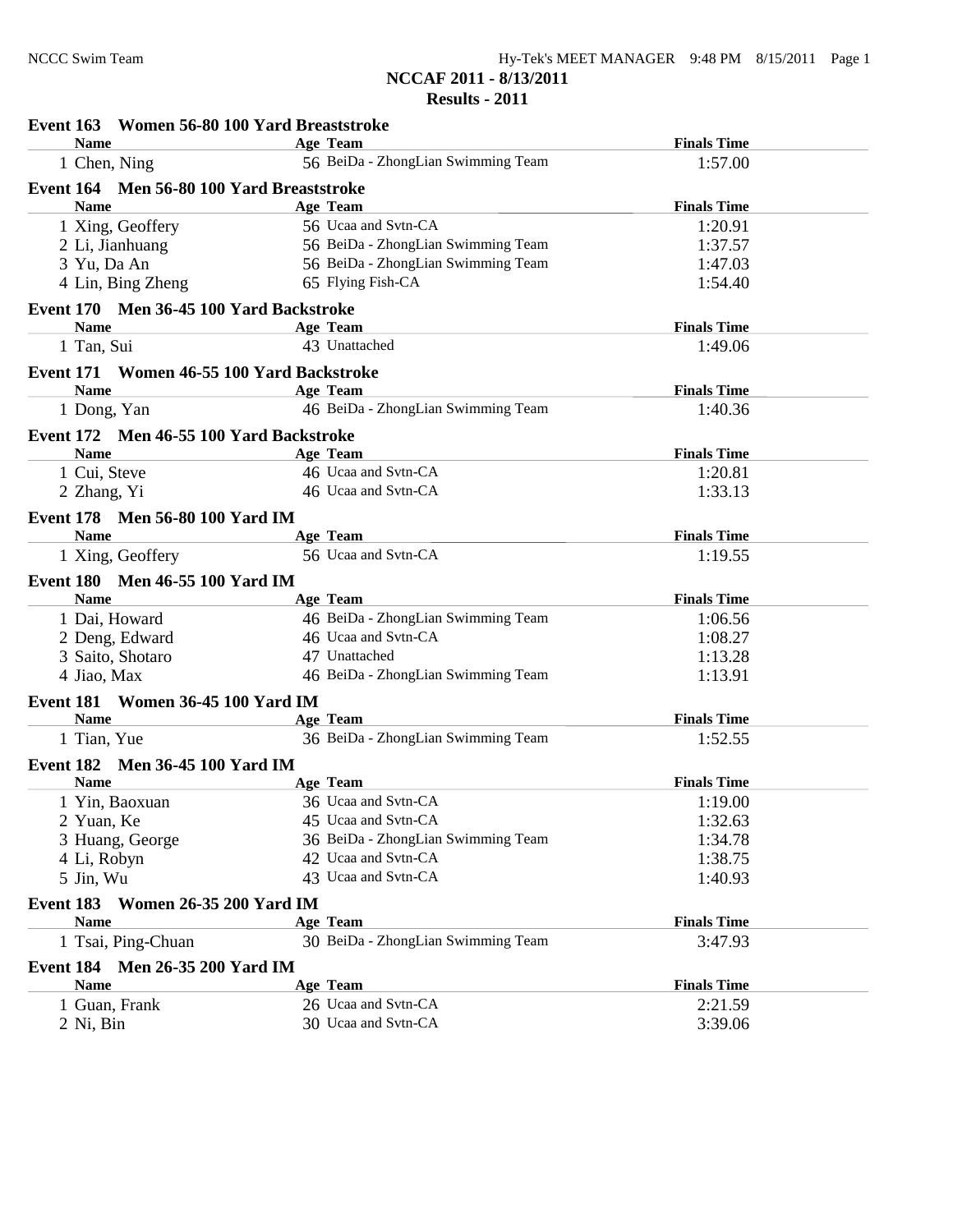| <b>Men 20-25 200 Yard IM</b><br><b>Event 186</b>              |                                                |                               |
|---------------------------------------------------------------|------------------------------------------------|-------------------------------|
| <b>Name</b><br>1 Gao, Hui                                     | Age Team<br>20 BeiDa - ZhongLian Swimming Team | <b>Finals Time</b><br>3:19.63 |
|                                                               |                                                |                               |
| Event 187 Women 56-80 200 Yard Freestyle Relay<br><b>Team</b> | <b>Relay</b>                                   | <b>Finals Time</b>            |
| 1 BeiDa - ZhongLian                                           | $\mathbf{A}$                                   | 3:28.72                       |
| Event 188 Men 56-65 200 Yard Freestyle Relay                  |                                                |                               |
| <b>Team</b>                                                   | <b>Relay</b>                                   | <b>Finals Time</b>            |
| 1 BeiDa - ZhongLian                                           | A                                              | 2:35.03                       |
| 2 BeiDa - ZhongLian                                           | B                                              | 3:28.54                       |
| Event 188A Men 66-80 200 Yard Freestyle Relay                 |                                                |                               |
| <b>Team</b>                                                   | <b>Relay</b>                                   | <b>Finals Time</b>            |
| 1 BeiDa - ZhongLian                                           | A                                              | 3:06.41                       |
| Event 189 Women 46-55 200 Yard Freestyle Relay                |                                                |                               |
| <b>Team</b>                                                   | <b>Relay</b>                                   | <b>Finals Time</b>            |
| 1 BeiDa - ZhongLian                                           | A                                              | 2:58.94                       |
| Event 190 Men 46-55 200 Yard Freestyle Relay                  |                                                |                               |
| <b>Team</b>                                                   | Relay                                          | <b>Finals Time</b>            |
| 1 Ucaa and Svtn-CA                                            | A                                              | 1:49.18                       |
| 2 BeiDa - ZhongLian                                           | A                                              | 1:52.75                       |
| 3 Ucaa and Svtn-CA                                            | B                                              | 2:33.53                       |
| Event 192 Men 36-45 200 Yard Freestyle Relay                  |                                                |                               |
| Team                                                          | <b>Relay</b>                                   | <b>Finals Time</b>            |
| 1 Ucaa and Svtn-CA                                            | $\bf{B}$                                       | 2:21.89                       |
| 2 Ucaa and Svtn-CA                                            | A                                              | 2:29.62                       |
| Event 193 Women 26-35 200 Yard Freestyle Relay                |                                                |                               |
| <b>Team</b>                                                   | Relay                                          | <b>Finals Time</b>            |
| 1 BeiDa - ZhongLian                                           | A                                              | 3:18.34                       |
| Event 194 Men 26-35 200 Yard Freestyle Relay                  |                                                |                               |
| <b>Team</b>                                                   | Relay                                          | <b>Finals Time</b>            |
| 1 Ucaa and Svtn-CA<br>2 BeiDa - ZhongLian                     | A<br>A                                         | 1:50.79                       |
|                                                               |                                                | 2:17.19                       |
| Event 196 Men 20-25 200 Yard Freestyle Relay<br><b>Team</b>   |                                                | <b>Finals Time</b>            |
| 1 BeiDa - ZhongLian                                           | Relav<br>A                                     | 2:01.50                       |
|                                                               |                                                |                               |
| Event 197 Women 56-80 200 Yard Medley Relay<br><b>Team</b>    |                                                | <b>Finals Time</b>            |
| 1 BeiDa - ZhongLian                                           | <b>Relay</b><br>A                              | 3:32.40                       |
|                                                               |                                                |                               |
| Event 198 Men 56-65 200 Yard Medley Relay<br><b>Team</b>      |                                                |                               |
| 1 BeiDa - ZhongLian                                           | <b>Relay</b><br>A                              | <b>Finals Time</b><br>3:13.57 |
|                                                               |                                                |                               |
| Event 198A<br>Men 66-80 200 Yard Medley Relay                 |                                                |                               |
| <b>Team</b>                                                   | <b>Relay</b><br>A                              | <b>Finals Time</b>            |
| 1 BeiDa - ZhongLian                                           |                                                | 3:19.79                       |